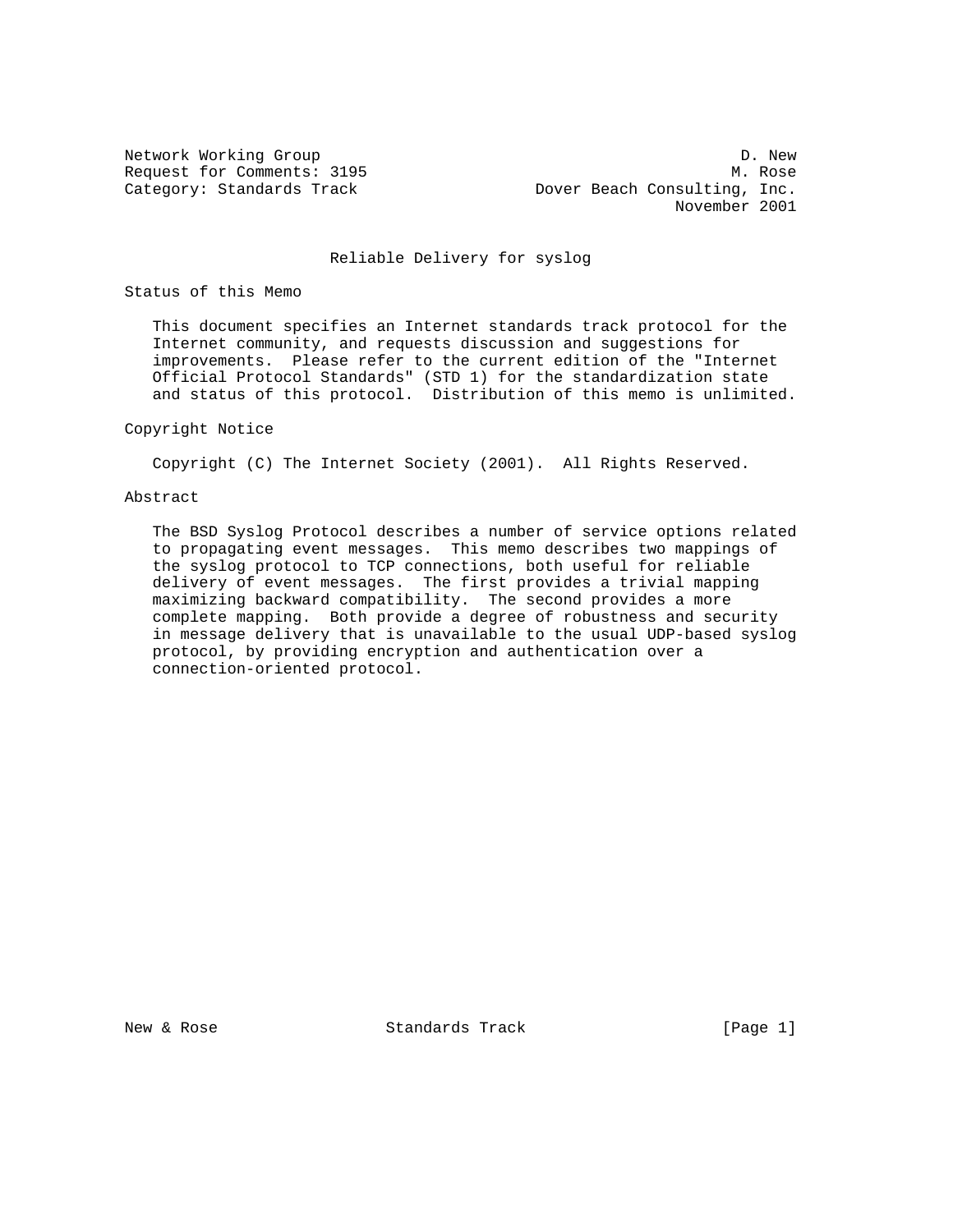syslog-conn . . . . . . . . . . . . . . . . . . . . . . . 33

6.2 Registration: The COOKED Profile . . . . . . . . . . . . . 27 7. The syslog DTD . . . . . . . . . . . . . . . . . . . . . . . 28 8. Reply Codes . . . . . . . . . . . . . . . . . . . . . . . . 32 9. IANA Considerations . . . . . . . . . . . . . . . . . . . . 33 9.1 Registration: BEEP Profiles . . . . . . . . . . . . . . . . 33 9.2 Registration: The System (Well-Known) TCP port number for

10. Security Considerations . . . . . . . . . . . . . . . . . 34 11. Acknowledgements . . . . . . . . . . . . . . . . . . . . . . 34 12. References . . . . . . . . . . . . . . . . . . . . . . . . . 34 Authors' Addresses . . . . . . . . . . . . . . . . . . . . . . . . 35 Full Copyright Statement . . . . . . . . . . . . . . . . . . . . . 36

| $1$ . |                                                     |  |  |  | $\overline{3}$ |
|-------|-----------------------------------------------------|--|--|--|----------------|
| 2.    |                                                     |  |  |  |                |
| 3.    |                                                     |  |  |  |                |
| 3.1   |                                                     |  |  |  |                |
| 3.2   | RAW Profile Identification and Initialization 9     |  |  |  |                |
| 3.3   | RAW Profile Message Syntax 10                       |  |  |  |                |
| 3.4   | RAW Profile Message Semantics 10                    |  |  |  |                |
| 4.    |                                                     |  |  |  |                |
| 4.1   | COOKED Profile Overview 11                          |  |  |  |                |
| 4.2   | COOKED Profile Identification and Initialization 11 |  |  |  |                |
| 4.3   | COOKED Profile Message Syntax $\ldots$ 11           |  |  |  |                |
| 4.4   | COOKED Profile Message Semantics 12                 |  |  |  |                |
|       |                                                     |  |  |  |                |
|       |                                                     |  |  |  |                |
| 4 4 3 |                                                     |  |  |  |                |
| 5.    | Additional Provisioning 25                          |  |  |  |                |
| 5.1   |                                                     |  |  |  |                |
| 5.2   |                                                     |  |  |  |                |
| 5.3   |                                                     |  |  |  |                |
| 5.4   |                                                     |  |  |  |                |
| 5.5   | Summary of Recommended Practices 26                 |  |  |  |                |
| 6.    | Initial Registrations 27                            |  |  |  |                |
| 6.1   | Registration: The RAW Profile 27                    |  |  |  |                |

Table of Contents

New & Rose Standards Track (Page 2)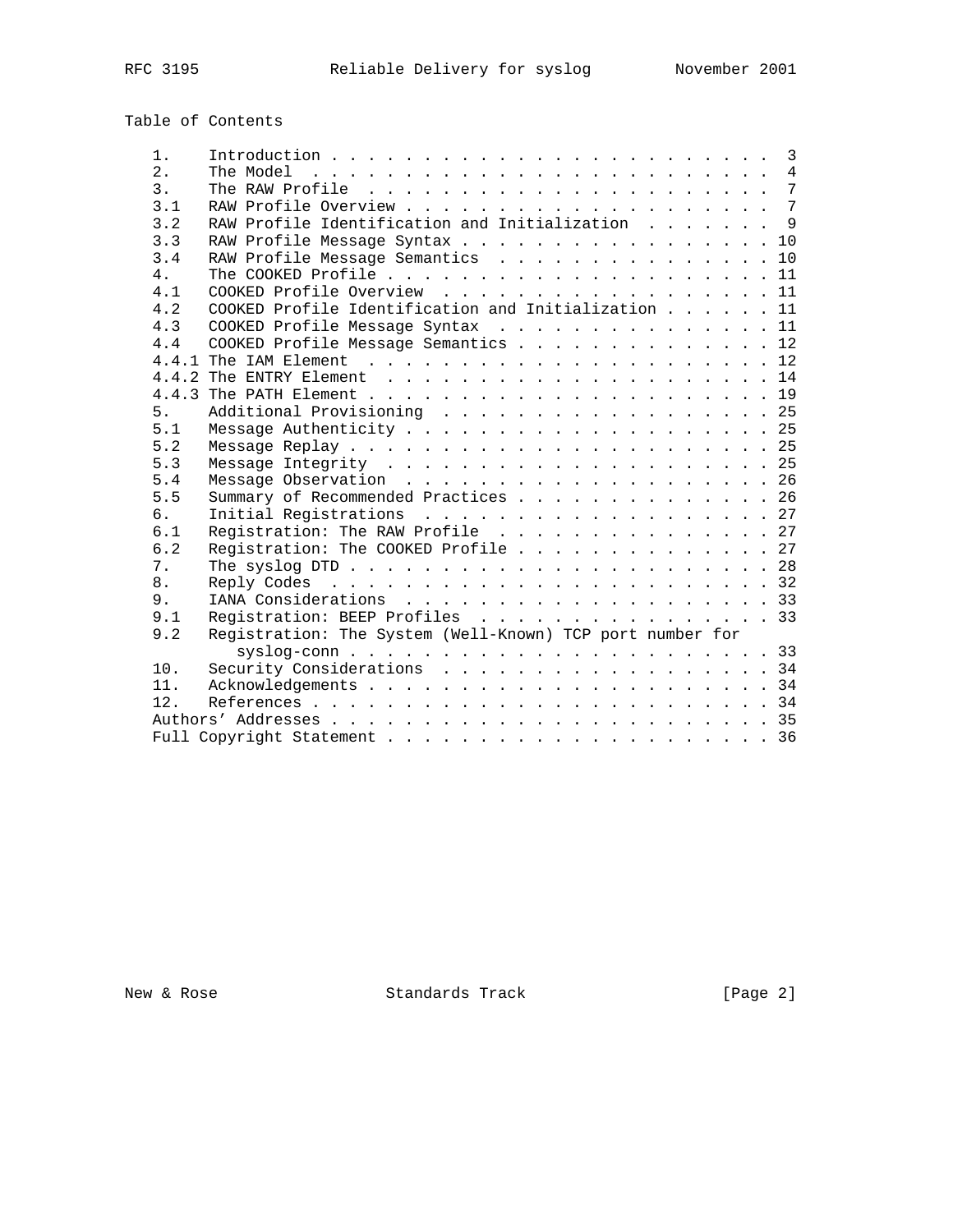# 1. Introduction

 The syslog protocol [1] presents a spectrum of service options for provisioning an event-based logging service over a network. Each option has associated benefits and costs. Accordingly, the choice as to what combination of options is provisioned is both an engineering and administrative decision. This memo describes how to realize the syslog protocol when reliable delivery is selected as a required service. It is beyond the scope of this memo to argue for, or against, the use of reliable delivery for the syslog protocol.

 The key words "MUST", "MUST NOT", "REQUIRED", "SHALL", "SHALL NOT", "SHOULD", "SHOULD NOT", "RECOMMENDED", "MAY", and "OPTIONAL" in this document are to be interpreted as described in RFC 2119 [2].

New & Rose Standards Track [Page 3]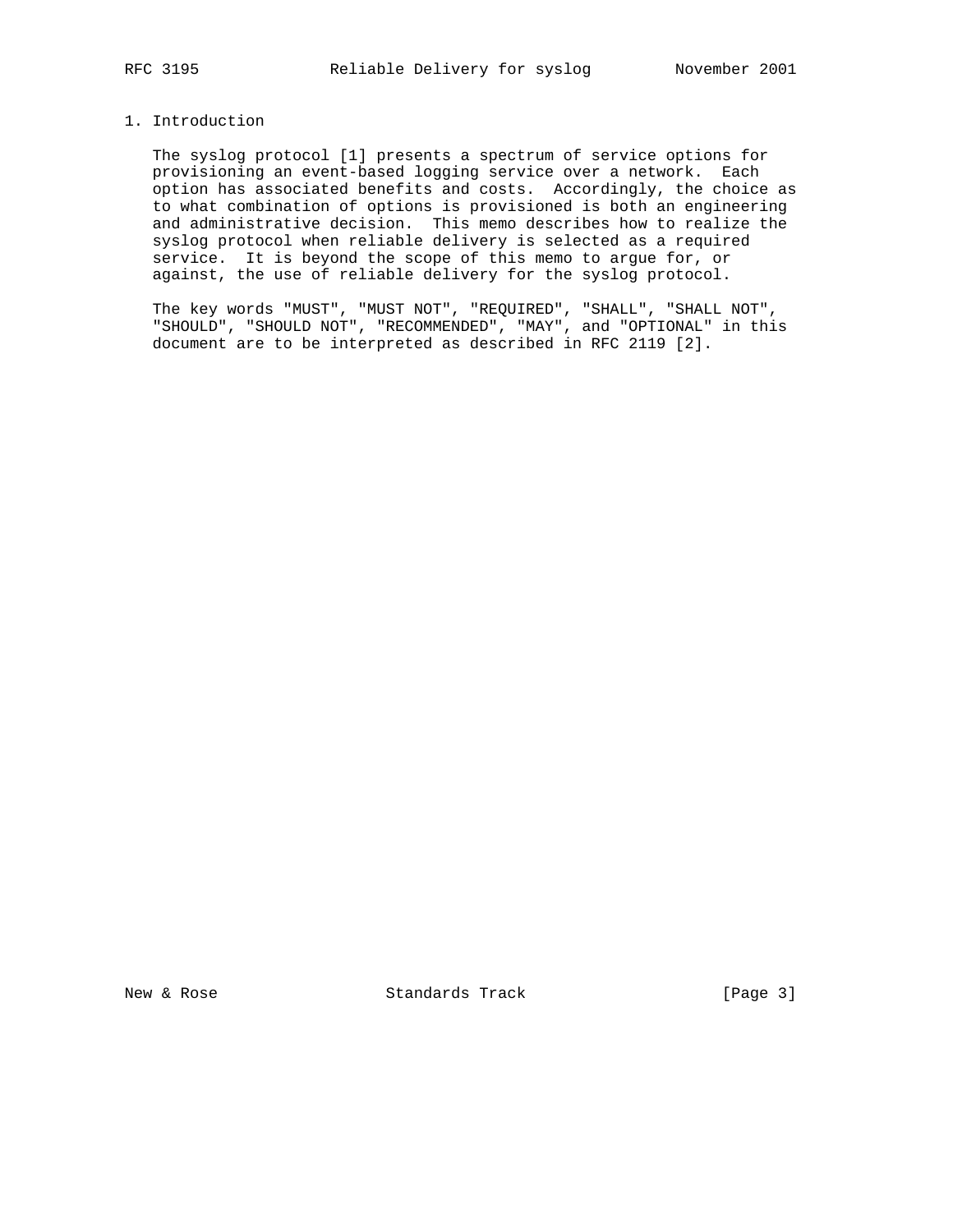2. The Model

 The syslog service supports three roles of operation: device, relay, and collector.

 Devices and collectors act as sources and sinks, respectively, of syslog entries. In the simplest case, only a device and collector are present. E.g.,

 +--------+ +-----------+ | Device | -----> | Collector | +--------+ +-----------+

 The relationship between devices and collectors is potentially many to-many. I.e., a device might communicate with many collectors; similarly, a collector might communicate with many devices.

 A relay operates in both modes, accepting syslog entries from devices and other relays and forwarding those entries to collectors and other relays.

For example,

 +--------+ +-------+ +-------+ +-----------+ | Device | ---> | Relay | -...-> | Relay | ---> | Collector | +--------+ +-------+ +-------+ +-----------+

 As shown, more than one relay may be present between any particular device and collector.

 A relay may be necessary for administrative reasons. For example, a relay might run as an application proxy on a firewall. Also, there might be one relay per company department, which authenticates all the devices in the department, and which in turn authenticates itself to a company-wide collector.

 A relay can also serve to filter messages. For example, one relay may collect the syslog information from an entire web server farm, summarizing hit counts for report generation, forwarding "page not found" messages (indicating a possible broken link) to a collector that presents it to the webmaster, and sending more urgent messages (such as hardware failure reports) to a collector that gateways them to a pager. A relay may also be used to convert formats from a device's output to a collector's input.

 It should be noted that a role of device, relay, or collector is relevant only to a particular BEEP channel  $(q.v.$ , below). A single server can serve as a device, a relay, and a collector, all at once,

New & Rose Standards Track (Page 4)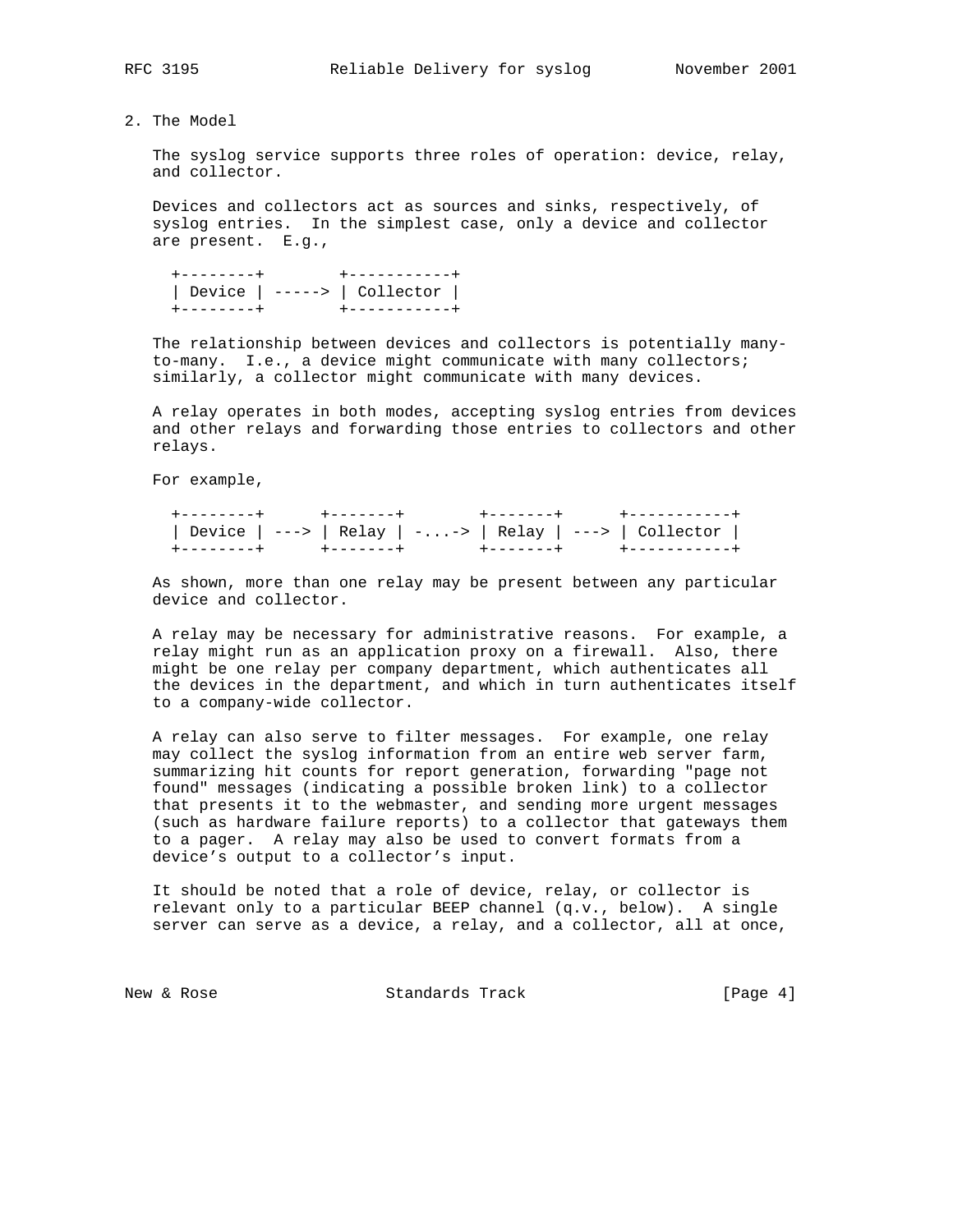if so configured. It can even serve as a relay and a collector to the same device at the same time using different BEEP channels over the same connection-oriented session; this might be useful to collect status yet relay urgent error messages.

 To provide reliable delivery when realizing the syslog protocol, this memo defines two BEEP profiles. BEEP [3] is a generic application protocol framework for connection-oriented, asynchronous interactions. Within BEEP, features such as authentication, privacy, and reliability through retransmission are provided. There are two profiles defined in this memo:

- o The RAW profile is designed to provide a high-performance, low impact footprint, using essentially the same format as the existing UDP-based syslog service.
- o The COOKED profile is designed to provide a structured entry format, in which individual entries are acknowledged (either positively or negatively).

 Note that both profiles run over BEEP. BEEP defines "transport mappings," specifying how BEEP messages are carried over the underlying transport technologies. At the time of this writing, only one such transport is defined, in [4], which specifies BEEP over TCP. All transport mappings are required to support enough reliability and sequencing to allow all BEEP messages on a given channel to be delivered reliably and in order. Hence, both the RAW and COOKED profile provide reliable delivery of their messages.

 The choice of profile is independent of the operational roles discussed above.

For example, in

 +--------+ +-------+ +-----------+ | Device | -----> | Relay | -----> | Collector | +--------+ +-------+ +-----------+

 the device-to-relay link could be configured to use the RAW profile, while the relay-to-collector link could be configured to use the COOKED profile. (For example, the relay may be parsing the RAW syslog messages from the device, knowing the details of their formats, before passing them to a more generic collector.) Indeed, the same device may use different profiles, depending on the collector to which it is sending entries.

New & Rose Standards Track (Page 5)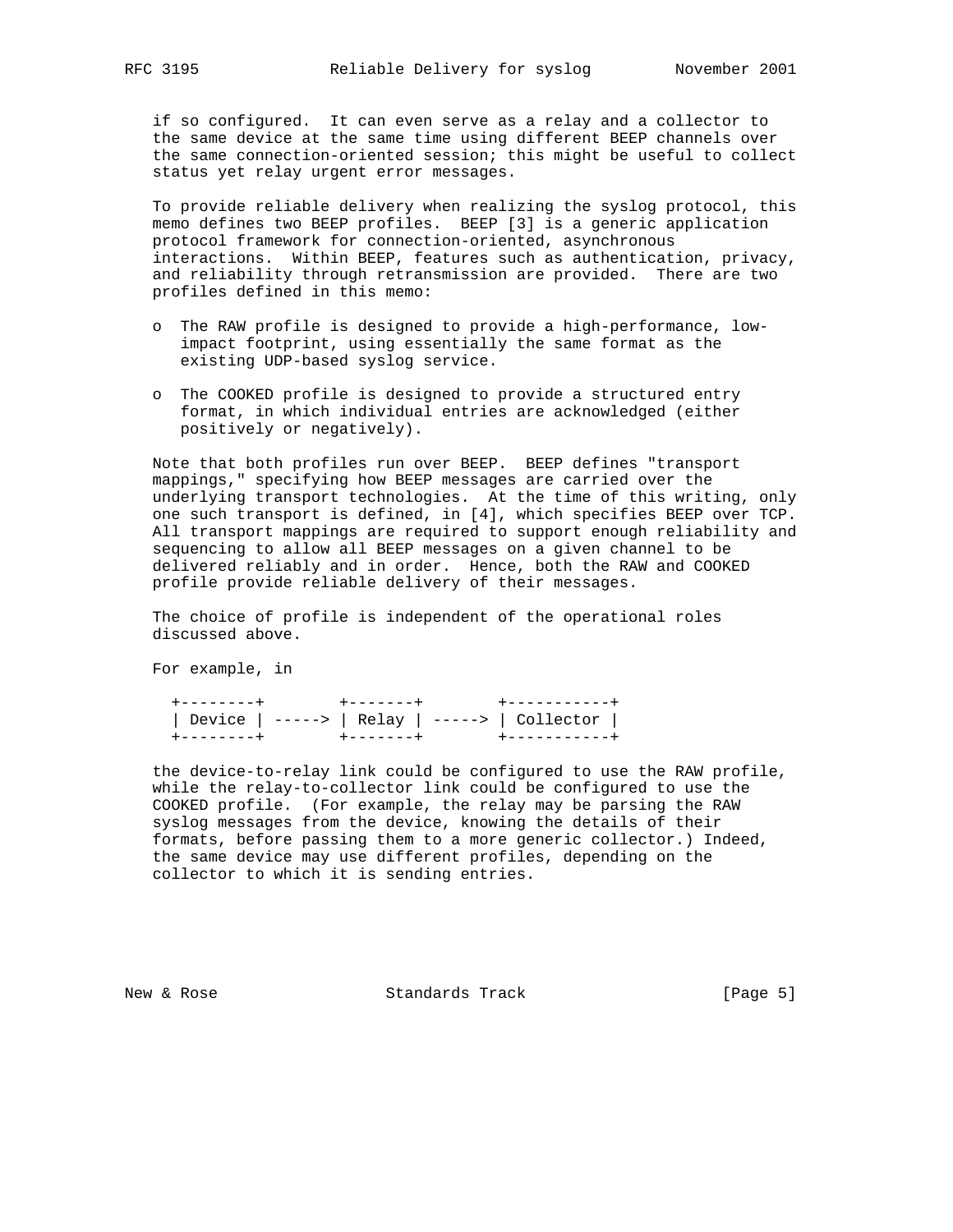Devices and relays MAY discover relays and collectors via the DNS SRV algorithm [5]. If so configured, the service used is "syslog" and the protocol used is "tcp". This allows for central administration of addressing, fallback for failed relays and collectors, and static load balancing. Security policies and hardware configurations may be such that device configuration is more secure than the DNS server. Hardware devices may be of such limited resources that DNS SRV access is inappropriate. Firewalls and other restrictive routing mechanisms may need to be dealt with before a reliable syslog connection can be established. In these cases, DNS might not be the most appropriate configuration mechanism.

New & Rose Standards Track [Page 6]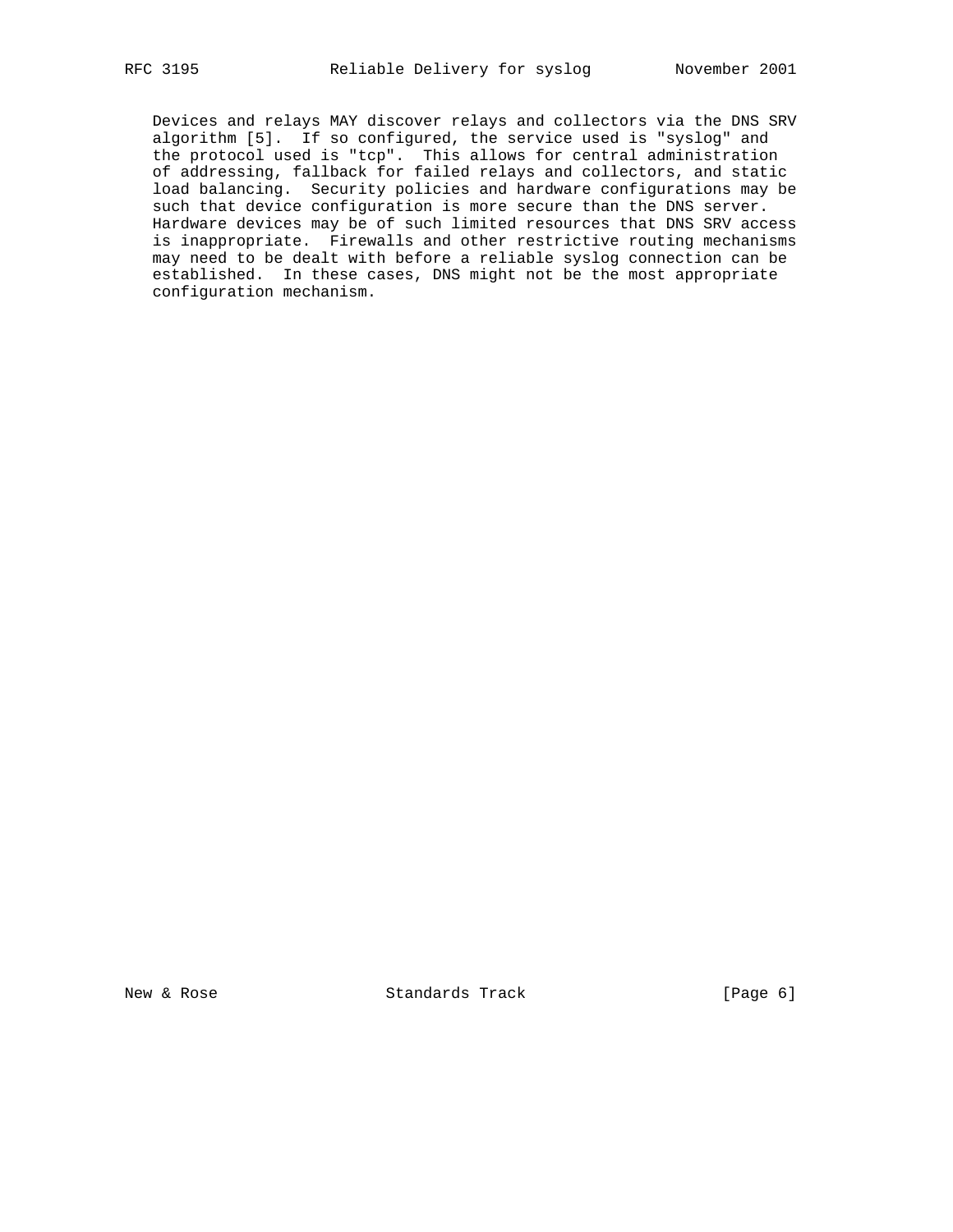## 3. The RAW Profile

3.1 RAW Profile Overview

 The RAW profile is designed for minimal implementation effort, high efficiency, and backwards compatibility. It is appropriate especially in cases where legacy syslog processing will be applied.

 It should be noted that even though the RAW profile uses the same format for message payloads as the UDP version of syslog uses, delivery is reliable. The RAW syslog profile is a profile of BEEP [3], and BEEP guarantees ordered reliable delivery of messages within each individual channel.

 When the profile is started, no piggyback data is supplied. All BEEP messages in the RAW profile are specified as having a MIME Content- Type [6] of application/octet-stream. Once the channel is open, the listener (not the initiator) sends a MSG message indicating it is ready to act as a syslog sink. (Refer to [3]'s Section 2.1 for a discussion of roles that a BEEP peer may perform, including definitions of the terms "listener", "initiator", "client", and "server".)

 The initiator uses ANS replies to supply one or more syslog entries in the current UDP format, as specified in [1]'s Section 3. When the initiator has no more entries to send, it finishes with a NUL reply and closes the channel.

An example might appear as follows:

```
 L: <wait for incoming connection>
 I: <establish connection>
 L: RPY 0 0 . 0 201
 L: Content-type: application/beep+xml
 L:
 L: <greeting>
L: <profile<br>L: uri='h
      L: uri='http://xml.resource.org/profiles/syslog/COOKED' />
 L: <profile uri='http://xml.resource.org/profiles/syslog/RAW' />
 L: </greeting>
 L: END
 I: RPY 0 0 . 0 52
 I: Content-type: application/beep+xml
 I:
 I: <greeting />
 I: END
 I: MSG 0 1 . 52 133
 I: Content-type: application/beep+xml
```
New & Rose Standards Track (Page 7)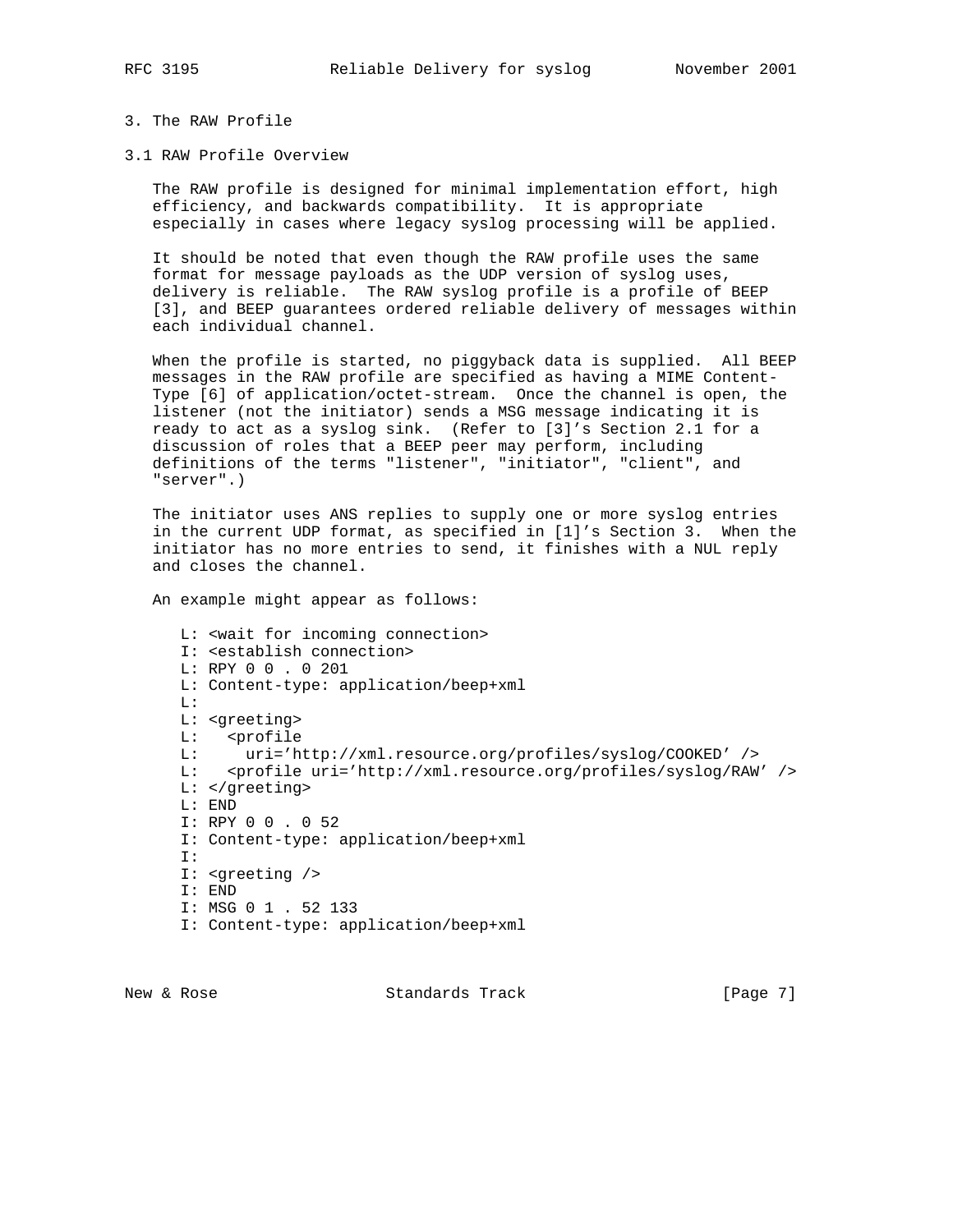I: I: <start number='1'> I: <profile uri='http://xml.resource.org/profiles/syslog/RAW' /> I: </start> I: END L: RPY 0 1 . 201 100 L: Content-type: application/beep+xml L: L: <profile uri='http://xml.resource.org/profiles/syslog/RAW' /> L: END L: MSG 1 0 . 0 50 L: L: Central Services. This has not been a recording. L: END I: ANS 1 0 . 0 61 0 I: I: <29>Oct 27 13:21:08 ductwork imxpd[141]: Heating emergency.END I: ANS 1 0 . 61 58 1 I: I: <29>Oct 27 13:22:15 ductwork imxpd[141]: Contact Tuttle.END I: NUL 1 0 . 119 0 I: END L: MSG 0 3 . 301 70 L: Content-Type: application/beep+xml  $T_{\perp}$ : L: <close number='1' code='200' /> L: END I: RPY 0 3 . 185 46 I: Content-Type: application/beep+xml I: I: <ok /> I: END I: MSG 0 4 . 231 72 I: Content-Type: application/beep+xml I: I: <close number='0' code='200' /> I: END L: RPY 0 4 . 371 46 L: Content-type: application/beep+xml L:  $L: <\!\!\circ\!\!$ k /> L: END L: <closes connection> I: <closes connection> L: <awaits next connection>

New & Rose Standards Track (Page 8)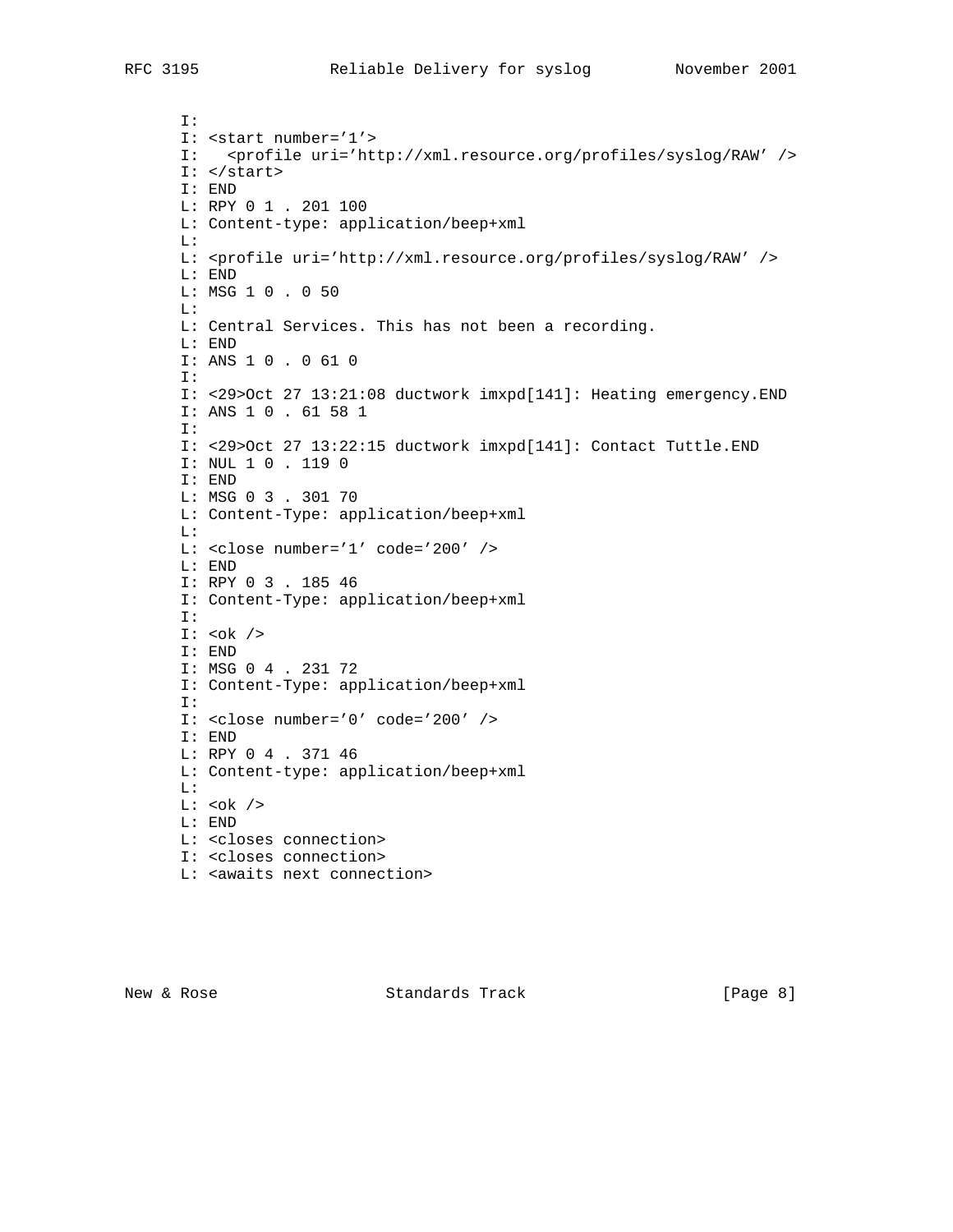Here we see a BEEP session established, followed by the use of the RAW profile. The initiator is a device, while the listener is a collector. The initiator opens the channel, but the listener sends the first MSG. This allows the initiator to send any number of ANS replies carrying syslog event messages. The initiator sends a NUL reply to indicate it is finished. Upon receiving the NUL, the listener closes the RAW channel. The initiator has the choice of closing the entire BEEP session or opening a new syslog channel (RAW or COOKED) for more transfers. In this example, the initiator chooses to close the entire BEEP session.

 The overhead for one ANS frame is about thirty octets, once the initial handshakes have been exchanged. If this overhead is too high, then messages are likely being generated at a high rate. In this case, multiple syslog messages can be aggregated into a single ANS frame, each separated by a CRLF sequence from the preceding. The final message still MUST NOT end with a CRLF.

For example,

 L: MSG 1 0 . 0 50  $T_{\perp}$ : L: Central Services. This has not been a recording. L: END I: ANS 1 0 . 0 119 0 I: I: <29>Oct 27 13:21:08 ductwork imxpd[141]: Heating emergency. I: <29>Oct 27 13:21:09 ductwork imxpd[141]: Contact Tuttle.END I: NUL 1 0 . 119 0 I: END

3.2 RAW Profile Identification and Initialization

The RAW syslog profile is identified as

http://xml.resource.org/profiles/syslog/RAW

in the BEEP "profile" element during channel creation.

No data is piggybacked during channel creation.

New & Rose Standards Track [Page 9]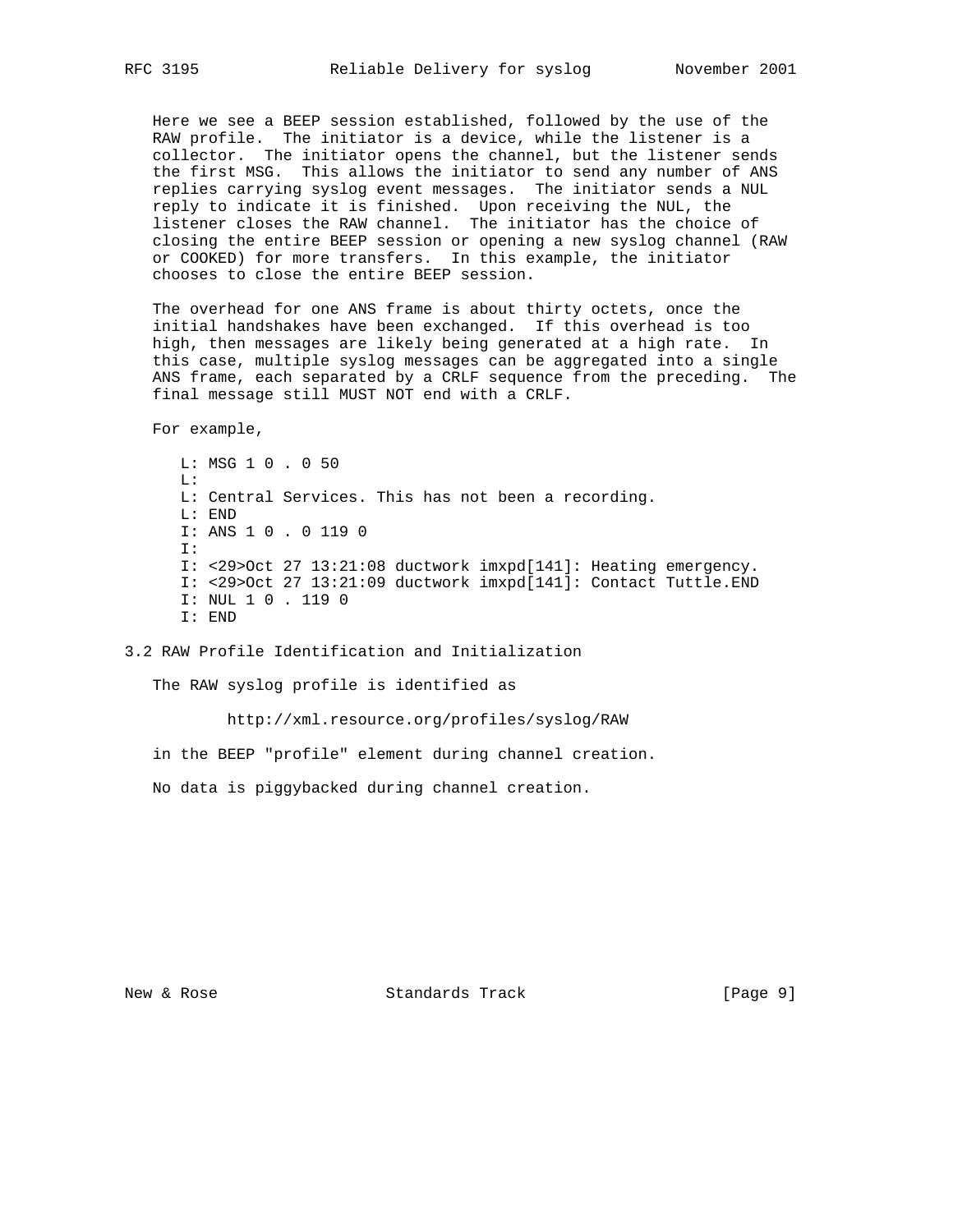# 3.3 RAW Profile Message Syntax

 All BEEP messages in this profile have a MIME content-type of application/octet-stream. The listener's first BEEP message is ignored and indeed may be empty except for headers; hence, any syntax is acceptable.

 The ANS replies the initiator sends in response MUST be formatted according to Section 4 of [1]. In particular, If the receiver is acting as a relay, then it MUST follow the rules as laid out in Section 4.2.2 of [1].

 If multiple syslog messages are included in a single ANS reply, each is separated from the preceding with a CRLF. There is no ending delimiter, but each syslog event message body length MUST be 1024 bytes or less, excluding BEEP framing overhead. Note that there MUST NOT be a CRLF between the text of the final syslog event message and the "END" marking the trailer of the BEEP frame.

3.4 RAW Profile Message Semantics

 The listener's opening BEEP MSG message has no semantics. (It is a good place to put in an identifying greeting.) The initiator's ANS replies MUST specify a facility, severity, and textual message, as described in [1].

New & Rose Standards Track [Page 10]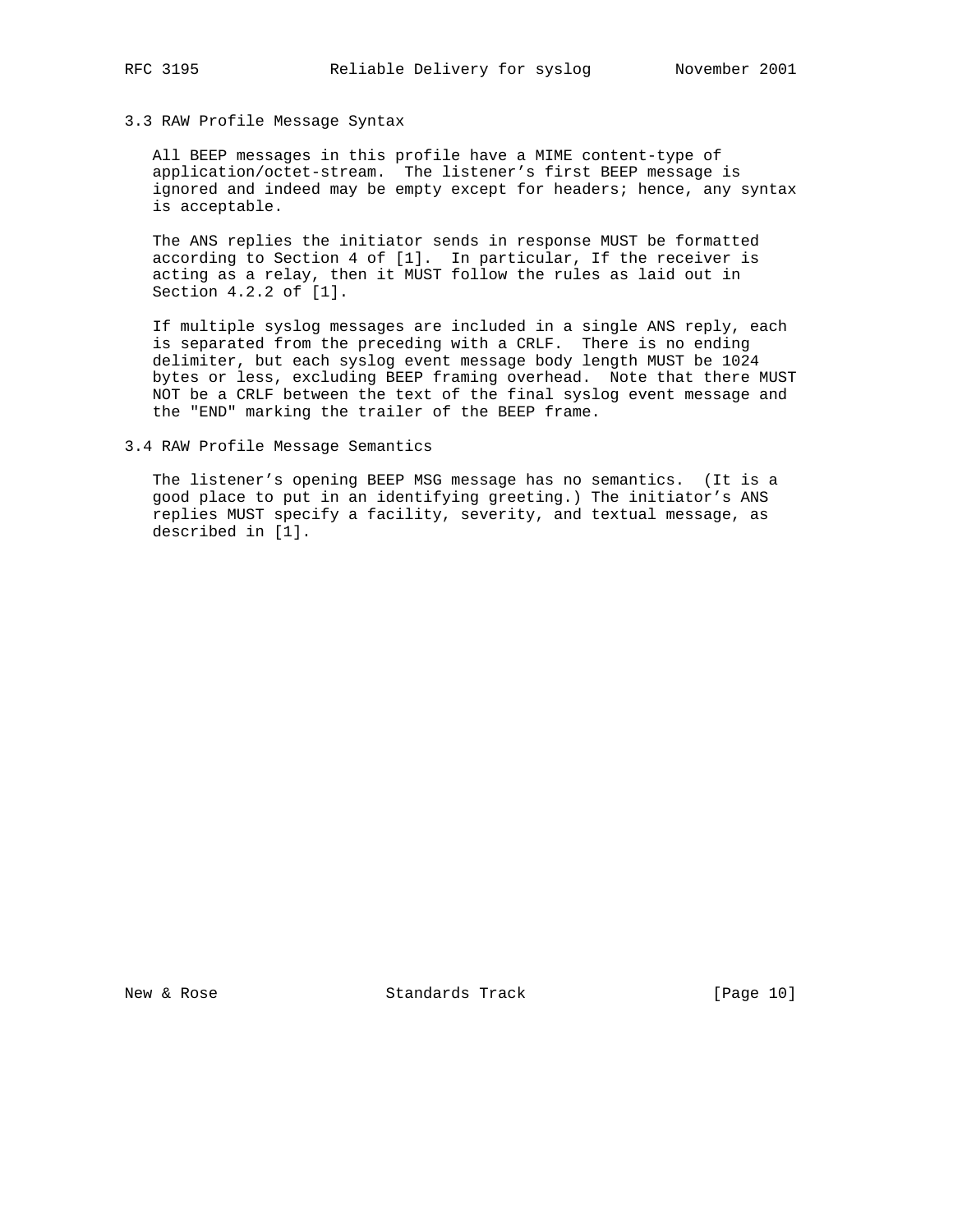- 4. The COOKED Profile
- 4.1 COOKED Profile Overview

 The COOKED profile is designed for new implementations of syslog protocol handlers. It provides a much finer grain of information tagging, allowing a better degree of automation in processing. Naturally, it includes more overhead as well in support of this.

The COOKED profile supports three elements of interest:

- o The "iam" element identifies the sender to the receiver, allowing each peer to name itself for the other, and specifying the roles (device, relay, or collector) each is taking on.
- o The "entry" element provides a parsed version of the syslog entry, with the various fields of interest broken out.
- o The "path" element identifies a list of relays through which a tagged collection of "entry" elements has passed, along with a set of flags indicating what assurances of security have been in effect throughout its delivery.

## 4.2 COOKED Profile Identification and Initialization

The COOKED syslog profile is identified as

http://xml.resource.org/profiles/syslog/COOKED

in the BEEP "profile" element during channel creation.

 During channel creation, the corresponding "profile" element in the BEEP "start" element may contain an "iam" element. If channel creation is successful, then before sending the corresponding reply, the BEEP peer processes the "iam" element and includes the resulting response in the reply. This response will be an "ok" element or an "error" element. The choice of which element is returned is dependent on local provisioning of the recipient. Including an "iam" in the initial "start" element has exactly the same semantics as passing it as the first MSG message on the channel.

4.3 COOKED Profile Message Syntax

 All BEEP messages in this profile have a MIME Content-Type [6] of application/beep+xml. The syntax of the individual elements is specified in Section 7.

New & Rose Standards Track [Page 11]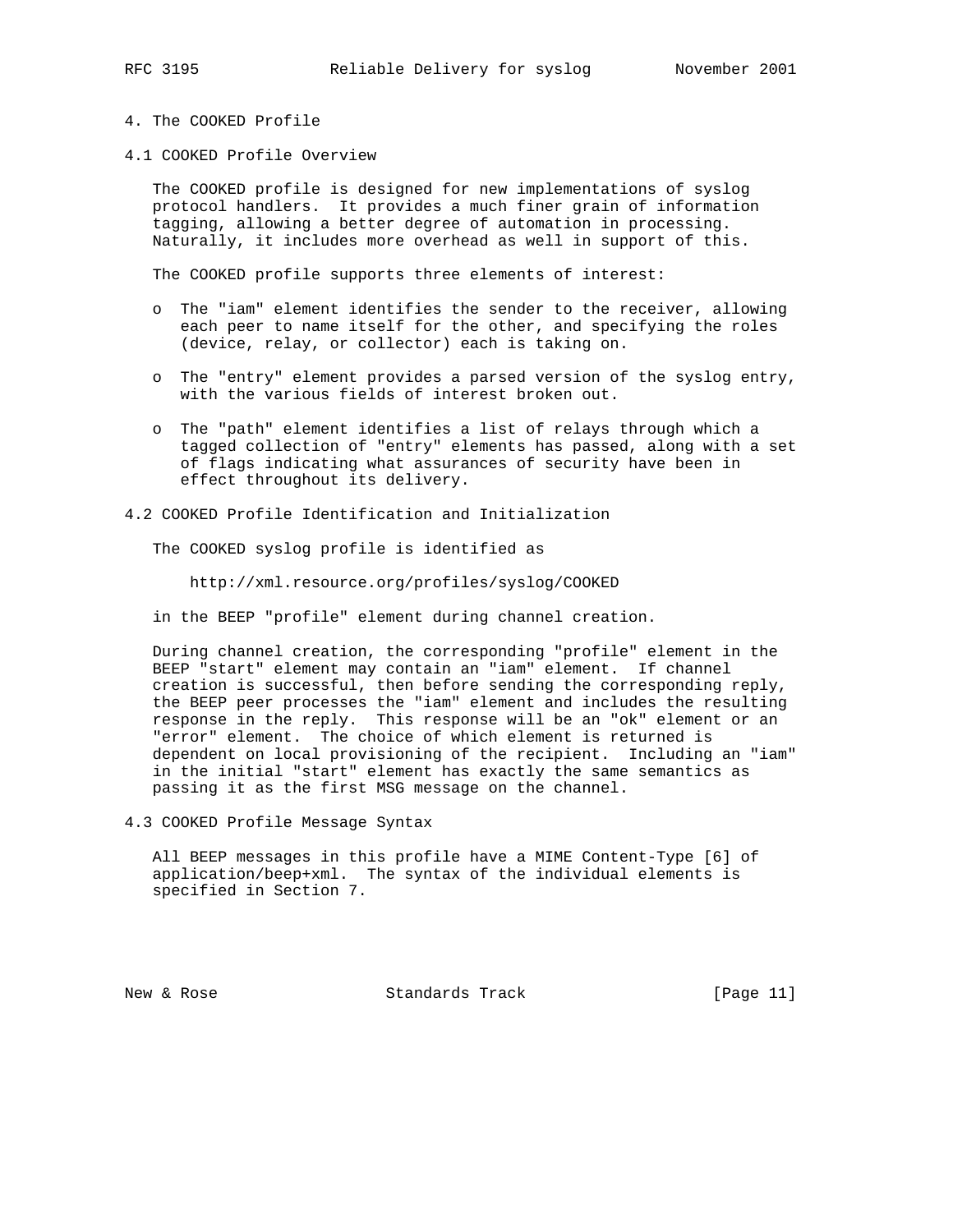## 4.4 COOKED Profile Message Semantics

 Initiators issue two elements: "iam" and "entry", each using a "MSG" message. The listener issues "ok" in "RPY" messages and "error" in "ERR" messages. (See [3]'s Section 2.3.1 for the definitions of the "error" and "ok" elements.)

## 4.4.1 The IAM Element

 The "iam" element serves to identify a device, relay, or collector at one end of the BEEP channel to the device, relay, or collector at the other end of the channel. The "iam" element includes the type of peer (device, relay, or collector), the fully qualified domain name of the peer, and an IP address of the peer. (The IP address chosen SHOULD be the IP address associated with the underlying transport protocol carrying the channel.) The character data of the element is free-form human-readable text. It may be used to further identify the peer, such as by describing the physical location of the machine.

 An "iam" element may be sent by the initiator of the channel at any time. The listener responds to an "iam" element with an "ok" (indicating acceptance), or an "error" (indicating rejection). The identity and role in effect is specified by the most recent "iam" answered with an "ok".

 An "iam" could be rejected (with an "error" element) by the listener if the privacy or authentication that has been negotiated is inadequate or if the authenticated user does not have authorization to serve in the specified role. It is expected that most installations will require an "iam" from the peer before accepting any "entry" messages.

New & Rose Standards Track [Page 12]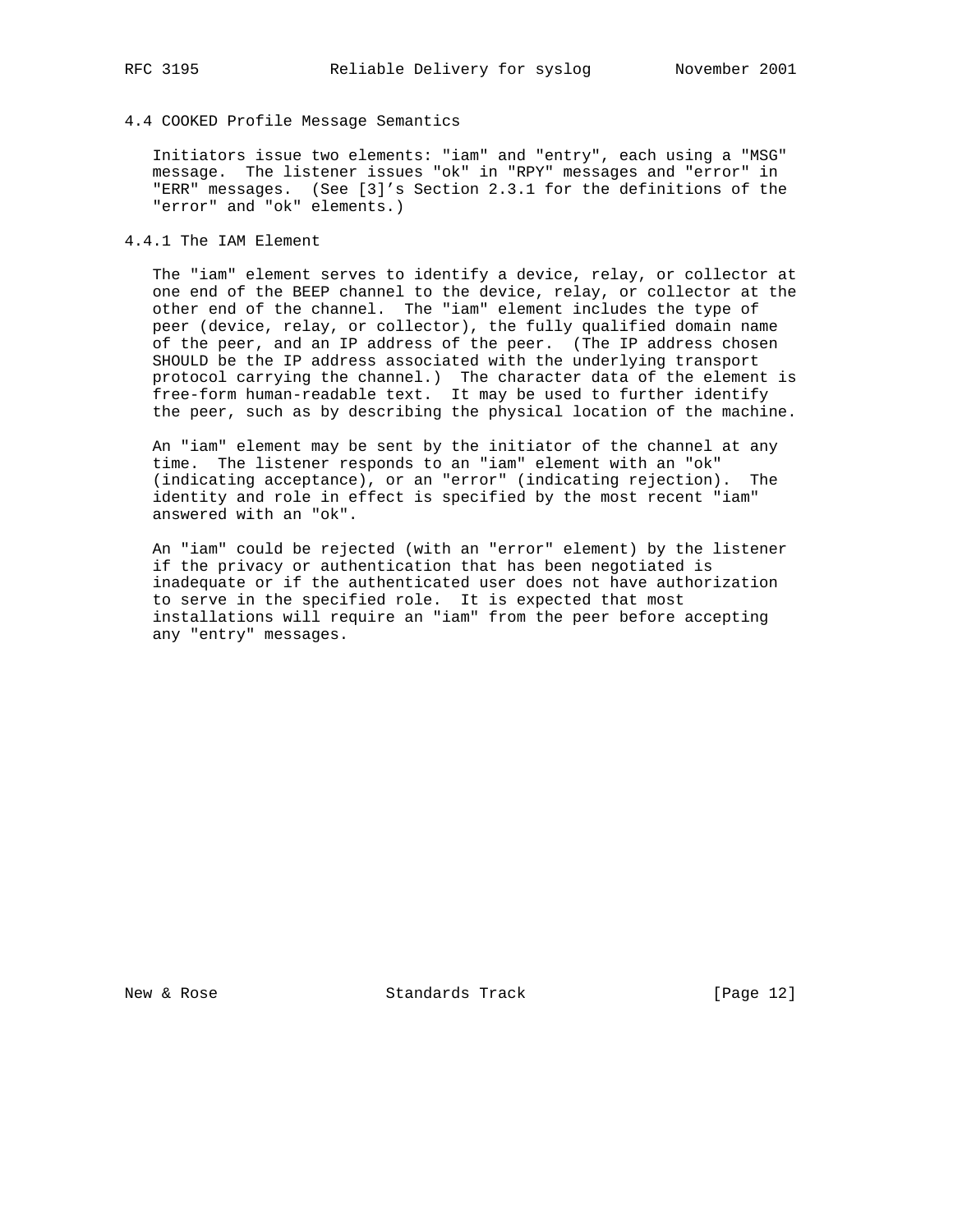```
 For example, a successful creation might look like this:
```

```
 I: MSG 0 10 . 1832 259
 I: Content-type: application/beep+xml
 I:
 I: <start number='1'>
 I: <profile
 I: uri='http://xml.resource.org/profiles/syslog/COOKED'>
 I: <![CDATA[ <iam fqdn='lowry.example.com' ip='10.0.0.27'
 I: type='device'/> ]]>
 I: </profile>
 I: </start>
 L: END
 L: RPY 0 10 . 704 138
 L: Content-type: application/beep+xml
T_{\perp}:
 L: <profile uri='http://xml.resource.org/profiles/syslog/COOKED'>
 L: <![CDATA[ <ok /> ]]>
 L: </profile>
 L: END
```
A creation with an embedded "iam" that fails might look like this:

```
 C: MSG 0 12 . 1832 259
 C: Content-type: application/beep+xml
 C:
 C: <start number='1'>
C: <profile
 C: uri='http://xml.resource.org/profiles/syslog/COOKED'>
 C: <![CDATA[ <iam fqdn='tuttle.example.com' ip='10.0.0.29'
 C: type='relay'/> ]]>
 C: </profile>
C: </start>
 C: END
 S: RPY 0 12 . 704 241
 S: Content-type: application/beep+xml
 S:
 S: <profile uri='http://xml.resource.org/profiles/syslog/COOKED'>
 S: <![CDATA[
S: <error code='535'>User 'buttle.example.com' not allowed<br>S: to "iam" for 'tuttle.example.com'</error> ]]>
         to "iam" for 'tuttle.example.com'</error> ]]>
 S: </profile>
 S: END
```
 In this case, the error code indicates that the user "buttle.example.com" has logged in via some SASL profile, but the syslog COOKED profile implementation is claiming to be "tuttle.example.com", a mismatch that the server is disallowing.

```
New & Rose Standards Track [Page 13]
```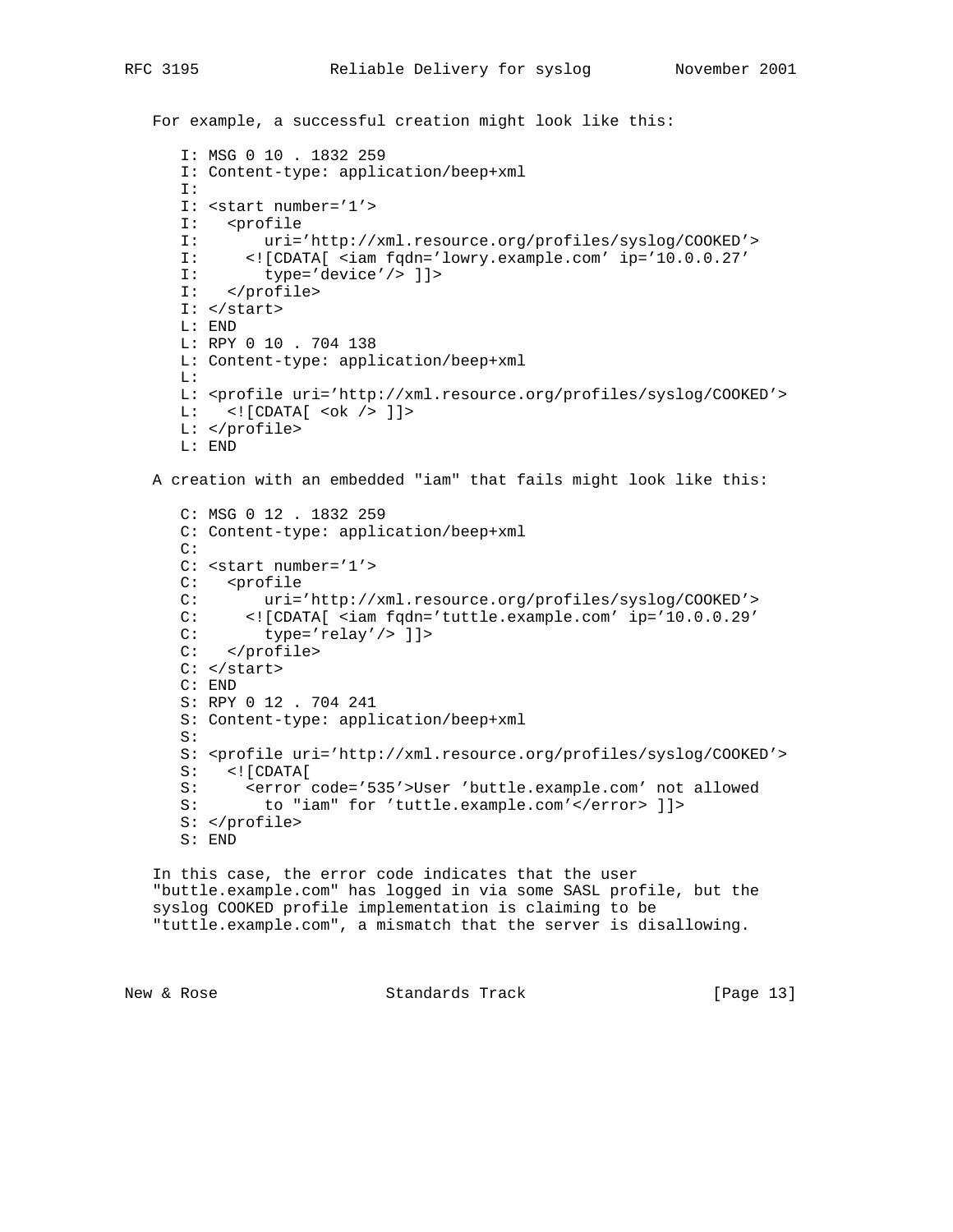### 4.4.2 The ENTRY Element

 The "entry" element carries the details of a single syslog entry. The attributes of an "entry" element include "facility", "severity", "timestamp", "hostname", and "tag". "Facility" and "severity" have the semantics defined in [1]'s 4.1. The other attributes have the semantics as in Sections 4.2.1 and 4.2.3 of [1]. An "entry" element can also contain a "pathID" attribute, described below.

 If the client is a relay, the "entry" SHOULD also contain the attributes "deviceFQDN" and "deviceIP", specifying the FQDN and IP address of the device that originally created the entry. These attributes may be added by either the relay or the originating device. If possible, the device SHOULD add these entries, referring to the interface most closely associated with the syslog entry. Before a relay forwards an entry from a device that does not carry these attributes, it SHOULD add them based on the "iam" element it has received from the device, or based on the underlying transport connection address. A relay MUST NOT add these fields if they are missing and an "iam" element on the channel has indicated that messages are coming from another relay.

 The "pathID" attribute indicates the path over which this entry has travelled, from device through relays to the final collector. Syntactically, its value is a string of digits that must match the "pathID" attribute of a "path" element sent earlier over the current channel. Semantically, it indicates that the list of relays and flags indicated in that earlier "path" element apply to this "entry" element.

 The character data for the element is the unstructured syslog event message being logged. If the original device delivers the message for the first time via the COOKED profile, it may have any structure inside the CDATA. However, for maximum compatibility, the device SHOULD format the CDATA of the message in accordance with Sections 4.2.1 through 4.2.3 of [1].

New & Rose Standards Track [Page 14]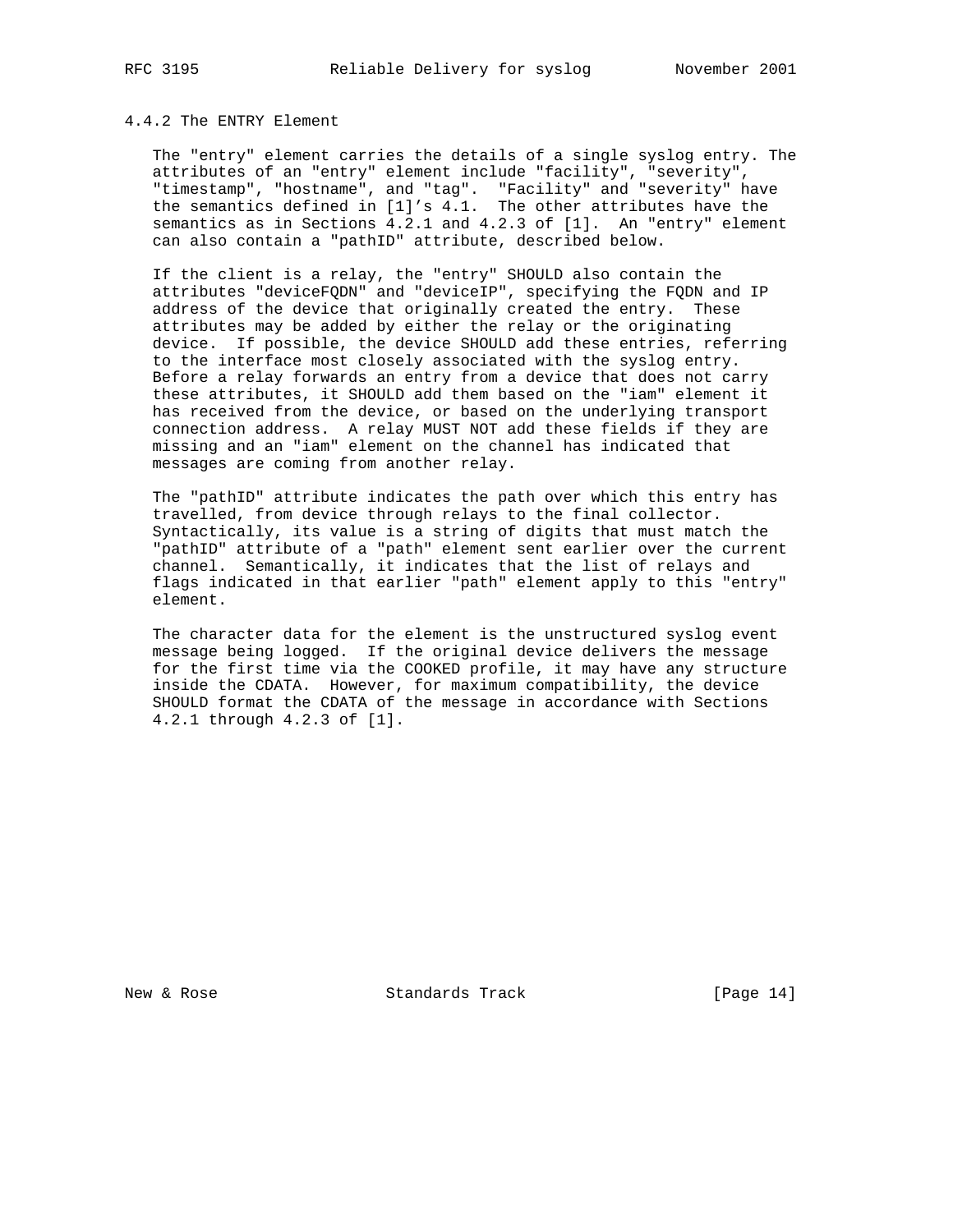In the message is being relayed, "tag" SHOULD be those of the original device generating the entry (unless the device cannot supply a tag). The "timestamp" SHOULD be that of the original entry generation time, rather than the time the entry was passed outward from the relay. The "hostname" SHOULD be the host name or IP address by which the device knows itself; this MUST follow the rules established in Sections 4.2.1 through 4.2.3 of [1]. The original contents of the syslog message MUST be preserved in the CDATA of the "entry" element; this includes preservation of exact content during translation from the UDP or RAW formats. In particular, the timestamps MUST NOT be rewritten in the CDATA of the "entry" element, the tag MUST NOT be removed from the CDATA even if presented in the "entry" attributes as well, and so on.

 To be consistent with the spirit of [1], a relay receiving a message that does not contain a valid priority, timestamp or hostname will follow the same general rules as described in section 4.2.2 of [1] while including the exact contents of the received syslog packet as the CDATA. The values of the facility and severity will be construed to be 8 and 6 respectively and will be placed into the appropriate attributes of the "entry" element. The hostname will be the name of the device as it is known to the relay and will also be inserted into the "entry" element's attributes. The timestamp would be set to the received time, inserted only into the attributes of the "entry" element. As an example, consider this message received on UDP port 514 and interpreted as a traditional syslog message, assuming the underlying IP source address is that of the "pipeworks" machine:

<.....eeeek!

To be relayed, it must be modified as follows:

 C: MSG 1 0 . 2079 156 C: Content-Type: application/beep+xml C: C: <entry facility='8' severity='6' C: hostname='pipeworks' C: timestamp='Oct 31 23:59:59' C: ><.....eeeek!</entry> C: END S: RPY 1 0 . 933 45 S: Content-Type: application/beep+xml S:  $S: <\n**ok**/\n**>**$ S: END

New & Rose Standards Track [Page 15]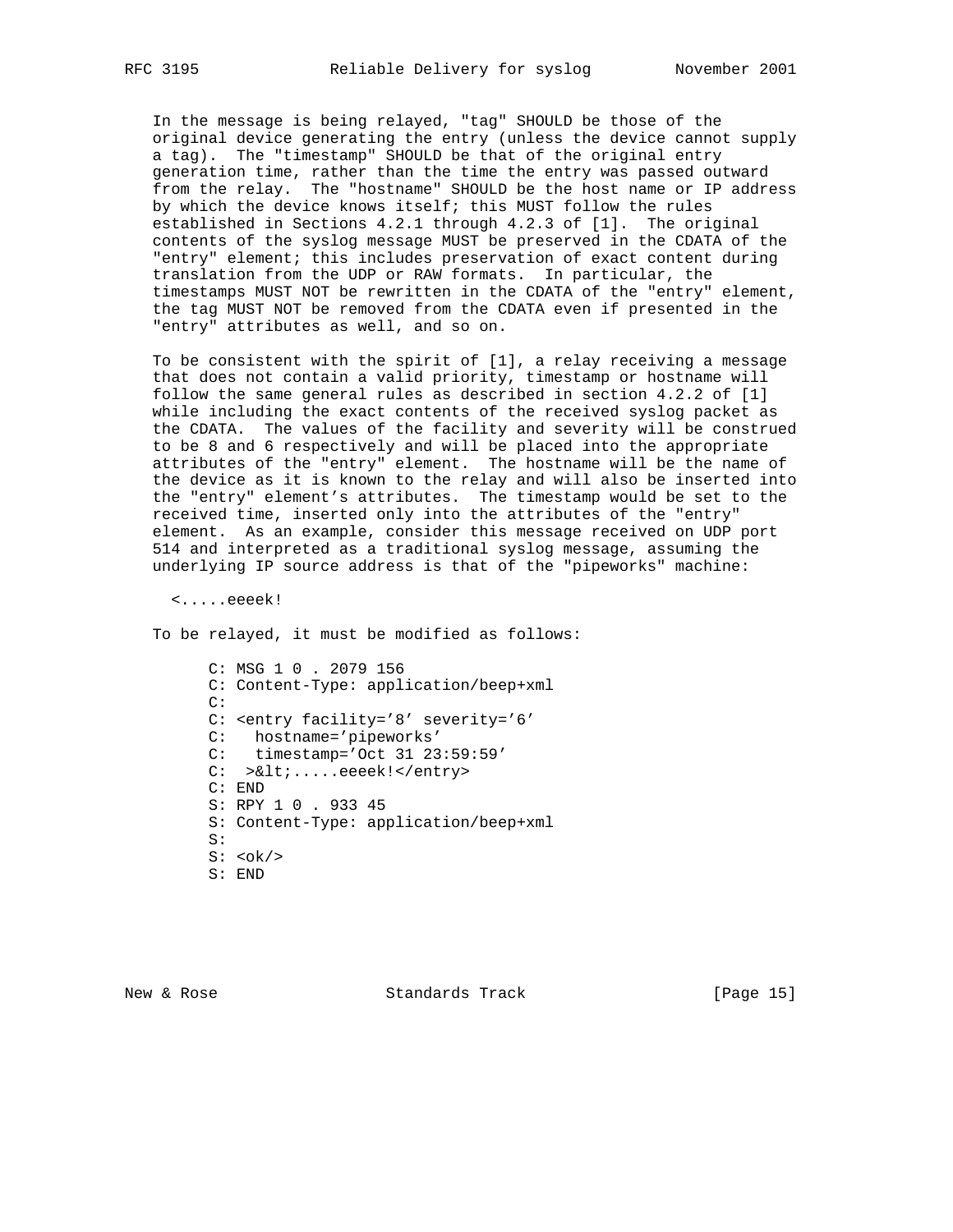As another example, consider a message being received that does not properly adhere to the conventions described in Section 4.2.2 of [1]. In particular, the timestamp has a year, making it a nonstandard format:

<166> 1990 Oct 22 01:00:00 bomb tick[0]: BOOM!

This would be relayed as follows:

 C: MSG 1 0 . 2235 242 C: Content-Type: application/beep+xml C: C: <entry facility='160' severity='6' C: hostname='bomb' C: deviceFQDN='bomb.terrorist.net' deviceIP='10.0.0.83' C: timestamp='Oct 22 01:00:04' C: >&lt;166> 1990 Oct 22 01:00:00 bomb tick[0]: BOOM!</entry> C: END S: RPY 1 0 . 978 45 S: Content-Type: application/beep+xml S:  $S: <\mathrm{ok}$ /> S: END

 Note that the tag value was not readily apparent from the received message (due to the failed parsing of the timestamp), so it was not included in the "entry" element.

 It is explicitly permitted for a relay to parse raw messages in a more sophisticated way, but all implementations MUST be able to parse messages presented in the format described in [1]. A more sophisticated relay could have recognized the year and completely parsed out the correct time, tag, and hostname, but such additional parsing capability is OPTIONAL.

Consider the following example, in contrast:

<166> Oct 22 01:00:00 bomb tick[0]: BOOM!

New & Rose Standards Track [Page 16]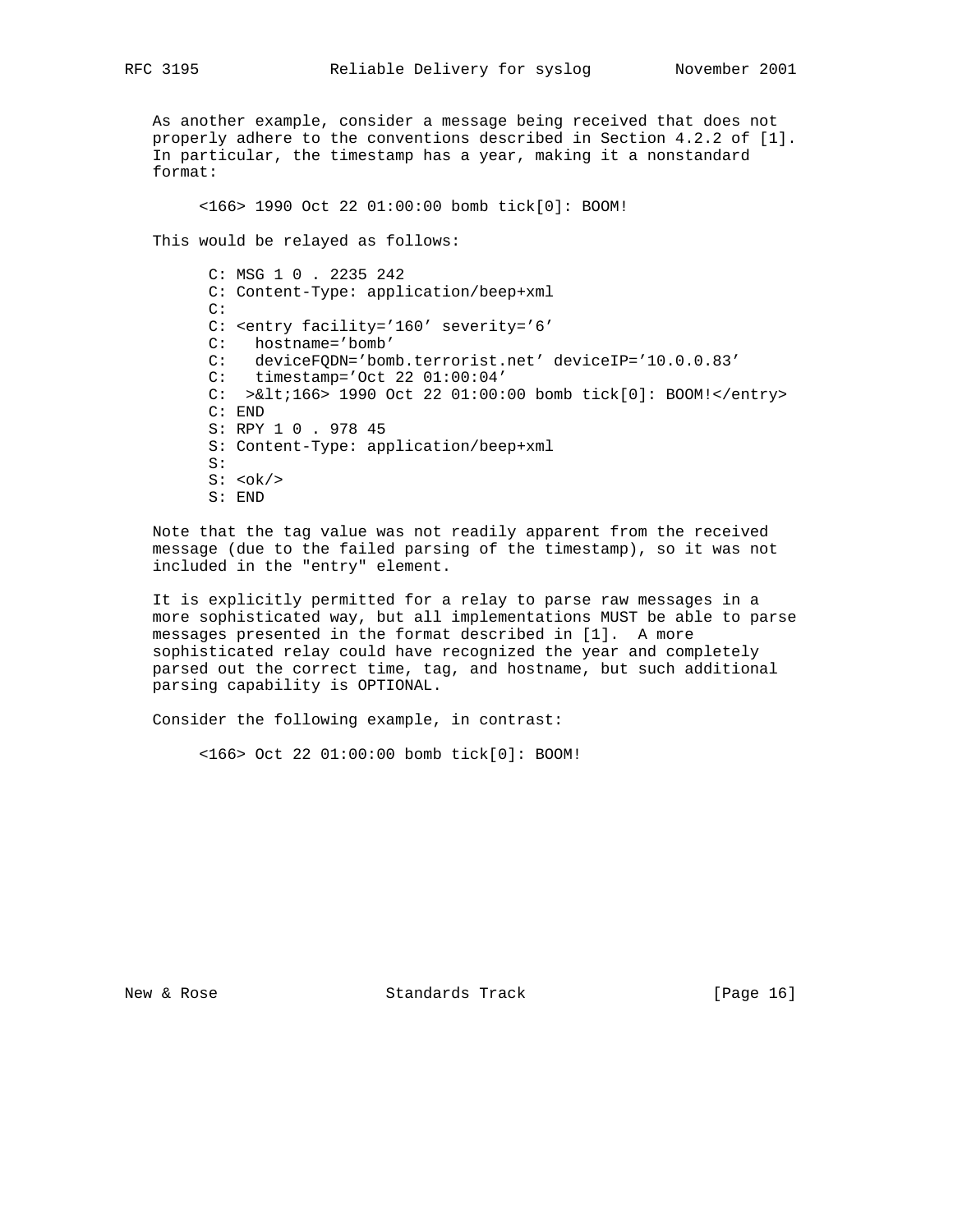This conformant message would be relayed as follows:

 C: MSG 1 0 . 2477 248 C: Content-Type: application/beep+xml C: C: <entry facility='160' severity='6' C: hostname='bomb' C: deviceFQDN='bomb.terrorist.net' deviceIP='10.0.0.83' C: timestamp='Oct 22 01:00:00' tag='tick' C: >&lt;166> Oct 22 01:00:00 bomb tick[0]: BOOM!</entry> C: END S: RPY 1 0 . 1023 45 S: Content-Type: application/beep+xml S:  $S: <\!\!ok\!>$ S: END

 In this case, the tag is detected and the timestamp represents the message generation time rather than the message reception time.

 Finally, the "entry" element may also contain an "xml:lang" attribute, indicating the language in which the CDATA content of the tag is presented, as described in [7].

 The "entry" element is answered with either an empty "ok" element if everything was successful, or a standard "error" element if there was a problem. An "entry" element can be rejected if no "iam" element has been accepted by the listener. It can also be rejected if the user authenticated on the BEEP session (if any) does not have the authority to generate (as a device) or relay that entry. An error is also possible if the "pathID" attribute refers to an unknown (or rejected) "path" element.

New & Rose Standards Track [Page 17]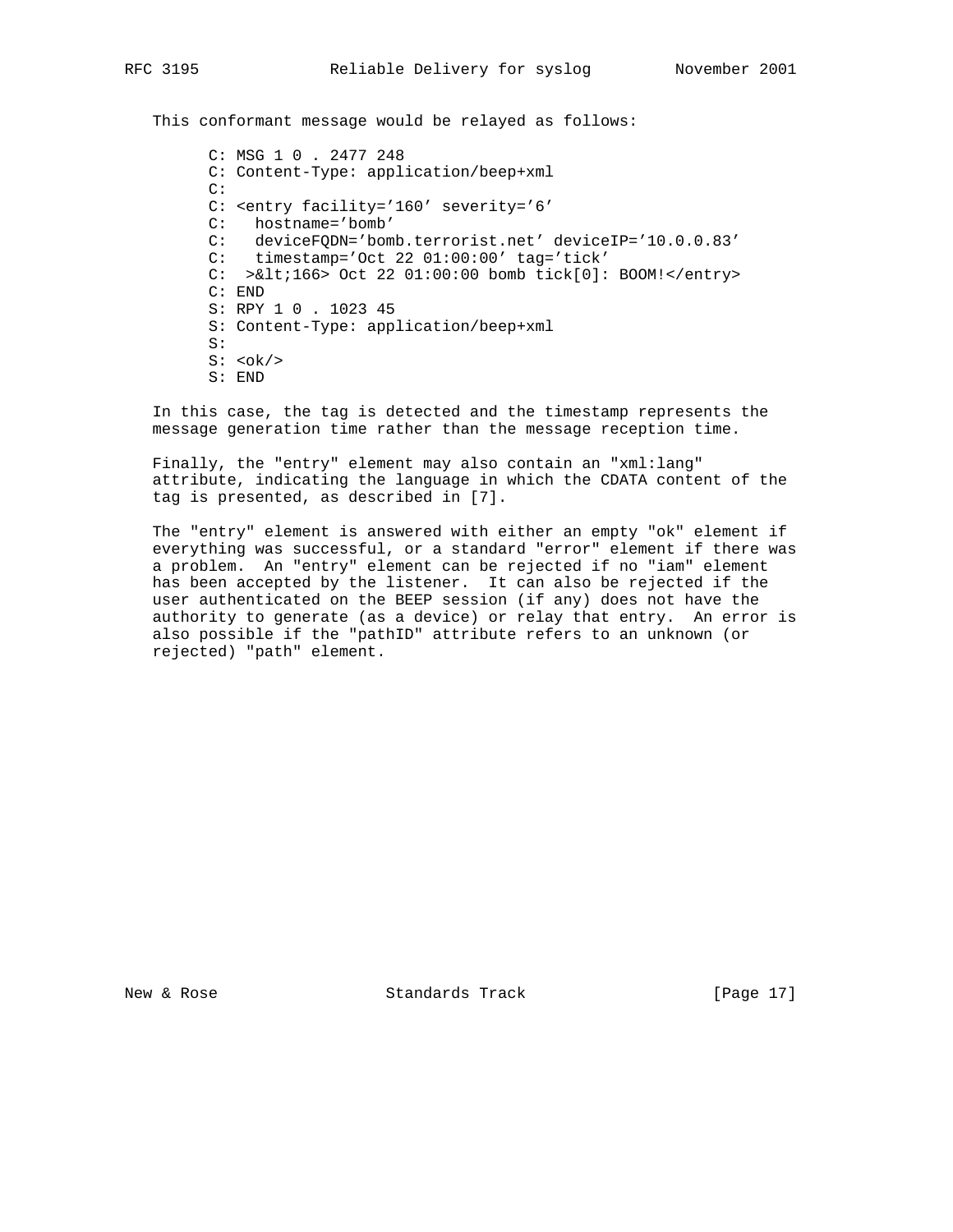A successful exchange of an "entry" element may look like this:

 C: MSG 1 0 . 2725 173 C: Content-Type: application/beep+xml C: C: <entry facility='24' severity='5' C: timestamp='Jan 26 15:16:17' C: hostname='pipework' tag='imxp'> C: No 27B/6 available</entry> C: END S: RPY 1 0 . 1068 45 S: Content-Type: application/beep+xml S:  $S: <\n**ok**/\n**>**$ S: END

 Here, the device IP address and FQDN are taken from the "iam" element, if any, or from the underlying connection information.

 An example where an "entry" element is rejected with an "error" element:

 C: MSG 1 2 . 2898 223 C: Content-Type: application/beep+xml C: C: <entry facility='24' severity='5' timestamp='Jan 02 13:22:15' C: deviceFQDN='jack.example.net' deviceIP='10.0.0.83' C: tag='imxpd'><br>C: Replacemen Replacement device found in nostril. C: </entry> C: END S: ERR 1 2 . 1113 111 S: Content-Type: application/beep+xml S: S: <error code='554'>Not allowed to relay for S: jack.example.net</error> S: END

 Here, the client attempts to relay an entry on behalf of jack.example.com, but the entry is refused by the collector for administrative reasons. This may occur, for example, if lowry.example.com is in a different department than jack.example.com.

New & Rose Standards Track [Page 18]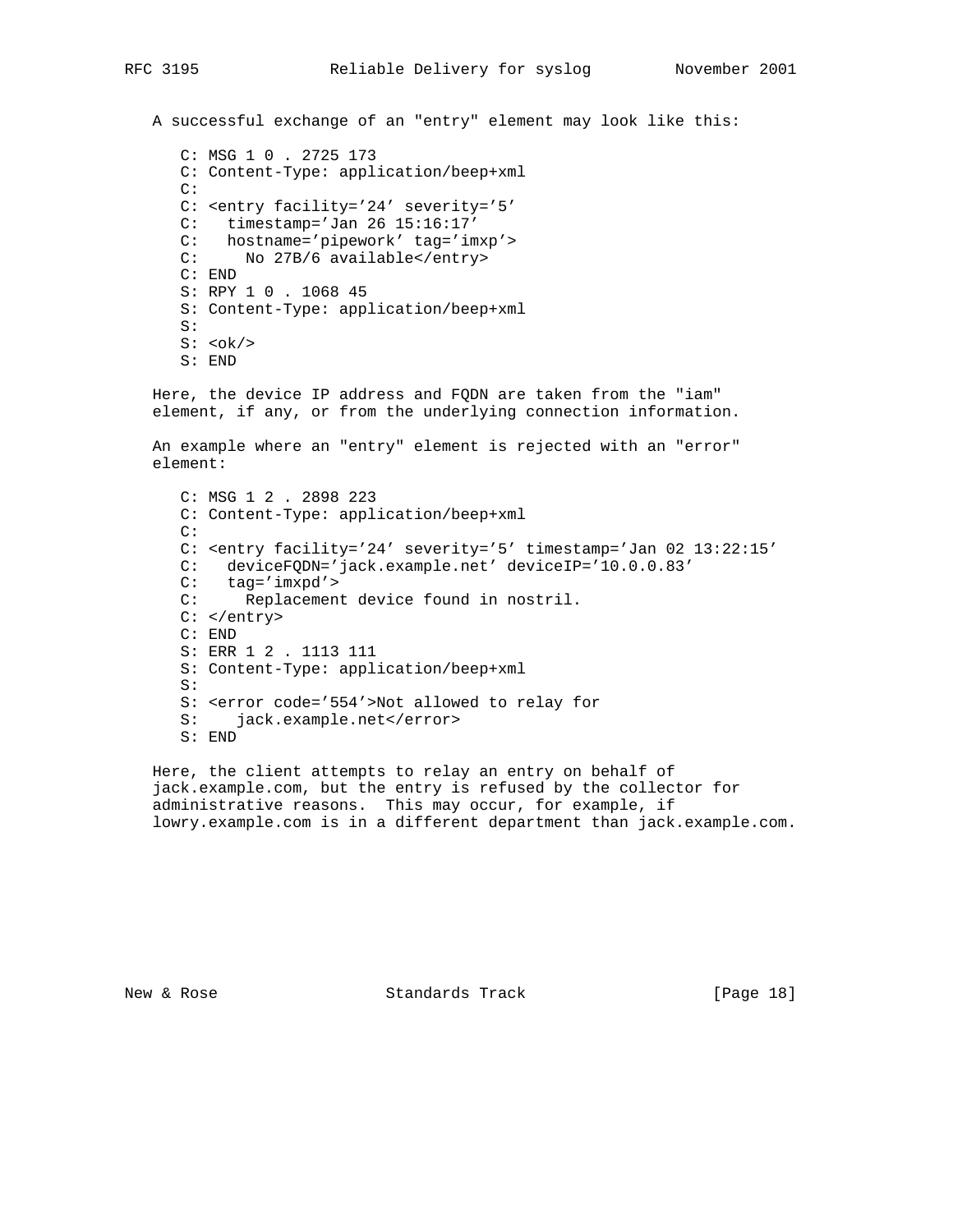## 4.4.3 The PATH Element

 The "path" element serves to describe a list of the relays through which that element has passed, along with a set of flags that indicate the properties that all links from the device to the relay have shared in common. Each "path" element contains either another "path" element or is empty. An empty "path" element identifies a device, while a "path" element with a nested "path" element identifies a relay. Each "path" element names a FQDN and IP address of the interface that sent the element. Each "path" element also names a FQDN and IP address for the interface that received the element. Each "path" element also carries a "linkprops" attribute, specifying the properties of the link it describes.

 Each "path" element has a "pathID" attribute which must be unique for all "path" elements sent on this channel since its inception. Syntactically, the "pathID" attribute is a string of digits. Semantically, it serves to identify one "path" element out of many, and it serves to link a "path" element with one or more "entry" elements. Any "pathID" attribute is unrelated to any "pathID" attribute in nested "path" elements or on other channels.

 Each "path" element has a "fromFQDN" attribute and an "fromIP" attribute. The "fromFQDN" attribute SHOULD be the fully qualified domain name of the interface over which the "path" element was sent. (The "fromFQDN" can be omitted if that interface has no DNS entry.) Similarly, the "fromIP" attribute MUST be the IP address of the interface over which the "path" element was sent.

 Each "path" element has a "toFQDN" attribute and an "toIP" attribute. The "toFQDN" attribute SHOULD be the fully qualified domain name of the interface over which the "path" element was received. (The "toFQDN" can be omitted if that interface has no DNS entry.) Similarly, the "toIP" attribute MUST be the IP address of the interface over which the "path" element was received.

 Finally, each "path" element carries a "linkprops" attribute. This is syntactically a string of individual characters, each indicating one property of the channel over which this "path" element is being carried. Note that outer "path" elements may have stronger guarantees than inner "path" elements; care should be taken in the interpretation of flags. The semantics of each possible character in this string are as follows:

New & Rose Standards Track [Page 19]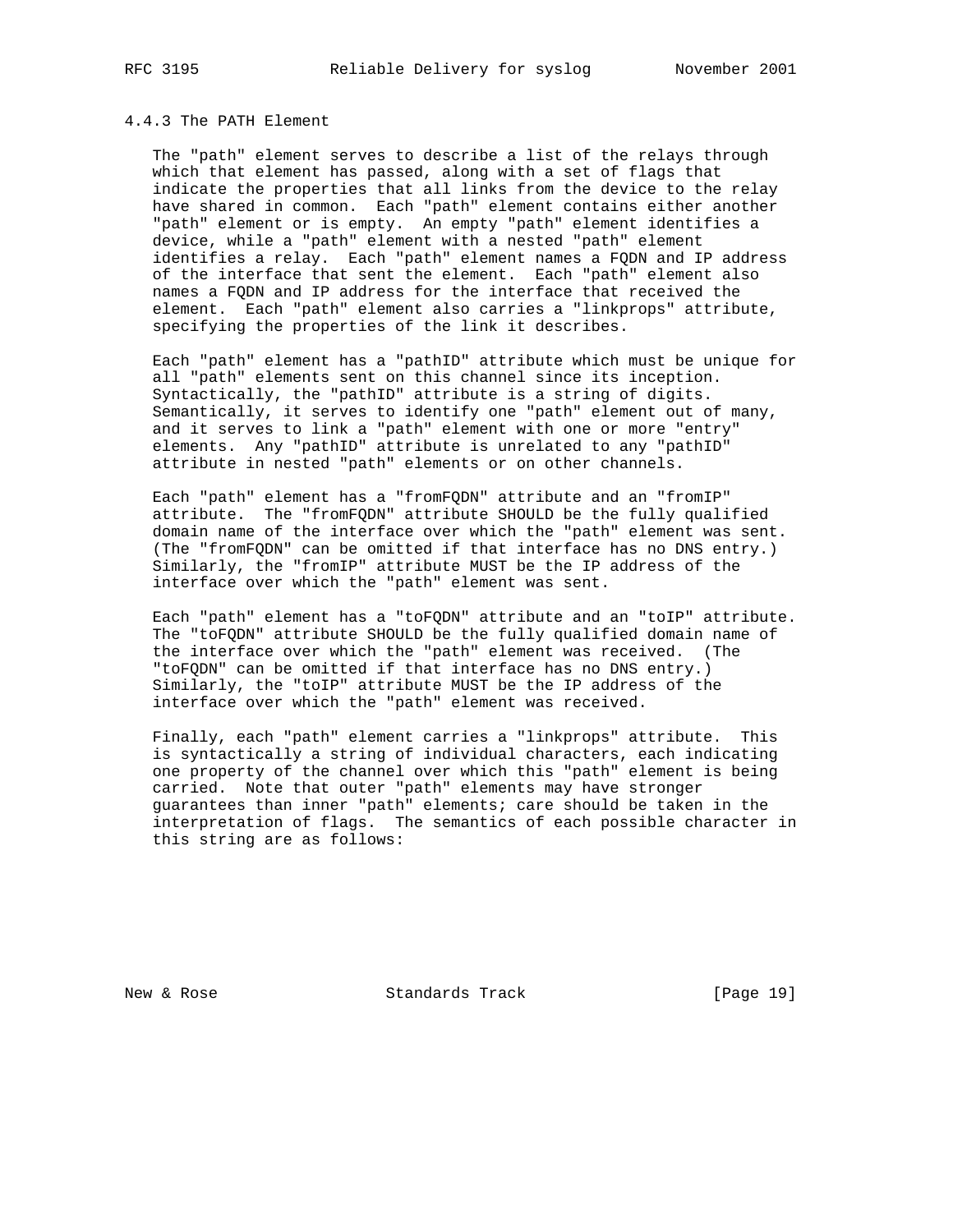- o: When present, "o" (lower-case letter "o") indicates that weak privacy has been negotiated over this link, weakly protecting from observation the content of entries associated with this "path" element. (Weak privacy is encryption with less than 80 bits of key.)
- O: When present, "O" (upper-case letter "O") indicates that strong privacy has been negotiated over this link, strongly protecting from observation the content of entries associated with this "path" element. (Strong privacy is encryption with 80 bits or more of key, or a transfer mechanism that is otherwise impossible to eavesdrop upon.)
- U: When present, "U" indicates that a valid user has been authenticated (via SASL or TLS) and an "iam" element has been accepted.
- A: When present, "A" indicates that this link has been protected by an authentication layer, authenticating the source of every "entry" associated with this path.
- R: When present, "R" indicates that this link has been protected against message replay.
- I: When present, "I" indicates that this link has been protected against modifications of messages in passing. ("I" stands for message Integrity.)
- L: When present, "L" indicates that this link has been protected against loss of messages. That is, this is a reliable delivery link.
- D: When present, "D" indicates that the "from" side of this link is a device. If this is not present on the innermost "path" element, "entry" elements associated with this path have not been carried by the COOKED profile for their entire lifetime.

 Upon receiving a "path" element, the peer MUST perform the following checks:

- o The "fromFQDN" and "fromIP" must match the underlying transport connection.
- o The flags in the "linkprops" attribute must match the attributes of the session.
- o The "toFQDN" and "toIP" must match the underlying transport connection.

New & Rose Standards Track [Page 20]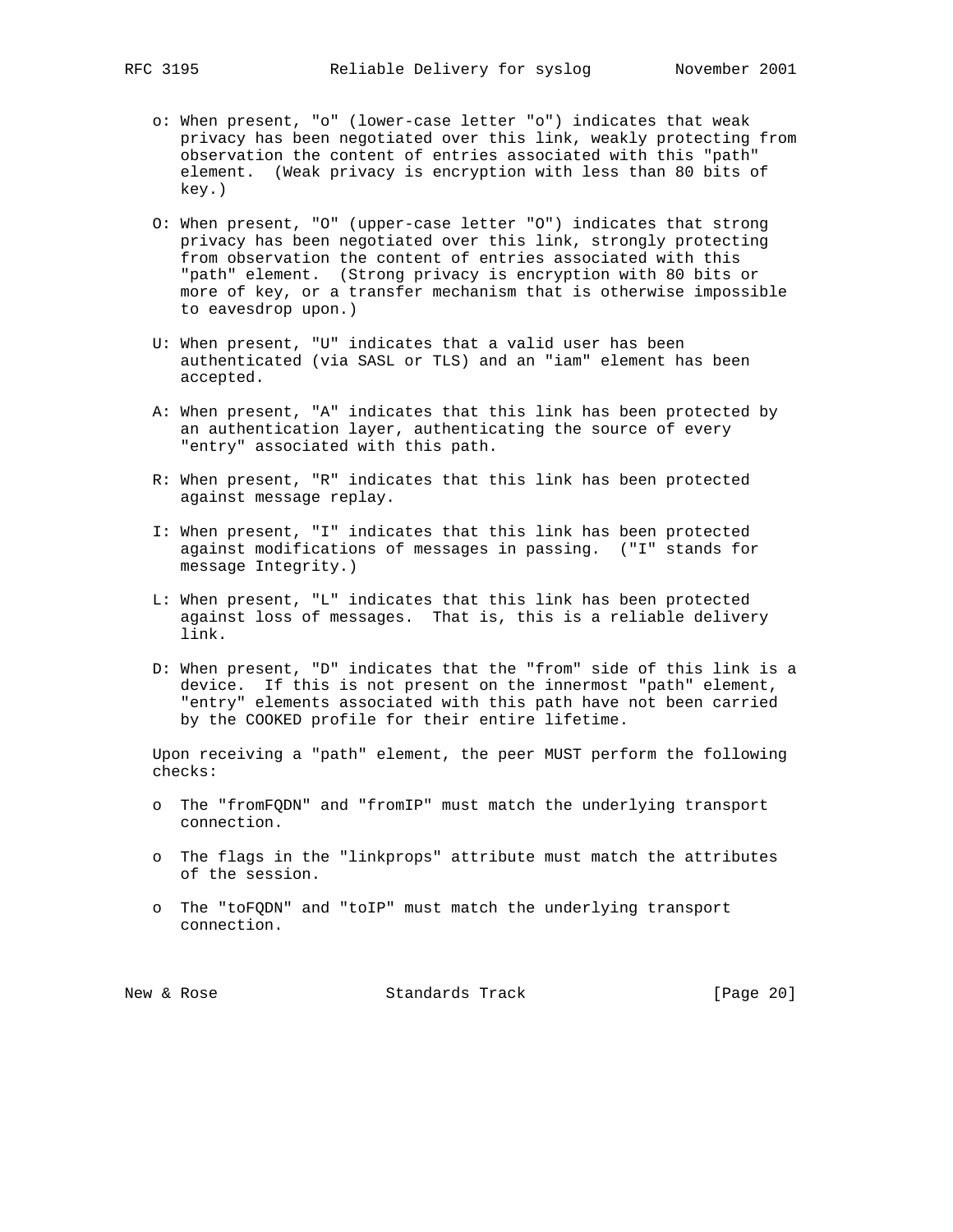o The "pathID" attribute must be unique with respect to all other "path" elements received on this channel.

 If all these checks pass, the "path" element is accepted with an "ok" element. Otherwise, an "error" element is generated with an appropriate code. In addition, if any of the nested "path" elements refer to the machine receiving the element, it may indicate a routing loop in the configuration for the so-identified path, and appropriate measures should be taken.

 If the peer receiving an "entry" element is receiving it directly from a device via either syslog-conn profile, and the device has not generated a "path" element, the receiver may itself generate an appropriate "path" element, either to be recorded in the logs (if this peer is a collector) or passed to the next peer (if this peer is a relay). If a peer receives a syslog message via UDP, it may optionally generate an appropriate "peer" element based on any cryptographic information provided in the message itself.

 When a peer receives a "path" element, it remembers it for future use. A collector will store it in the log for later reference. A relay will remember it. When an "entry" arrives referencing the received "path" element, and that entry needs to be forwarded to another relay or collector, and no appropriate "path" element has already been generated, an appropriate "path" element is generated and sent over the outbound channel before the entry is forwarded. An appropriate "path" element is created by taking the received "path" element, wrapping it in a new "path" element with the appropriate attributes, and assigning it a new "pathID" attribute. When future "entry" elements arrive with the same incoming "pathID" attribute, and they need to be forwarded to a channel over which an appropriate "pathID" attribute has already been sent, only the "pathID" attribute of the "entry" element needs to be rewritten to refer to the "path" element on the outgoing channel.

 It should be noted that the majority of the complexity in managing "path" elements arises only in relays. In particular, devices never need to generate "path" elements and collectors need only verify them, log them, and possibly use them in displays and reports. Collectors do not need to generate "path" elements or rewrite "entry" elements. Hence, only in complex configurations (where they are most useful) do complex "path" configurations occur.

New & Rose Standards Track [Page 21]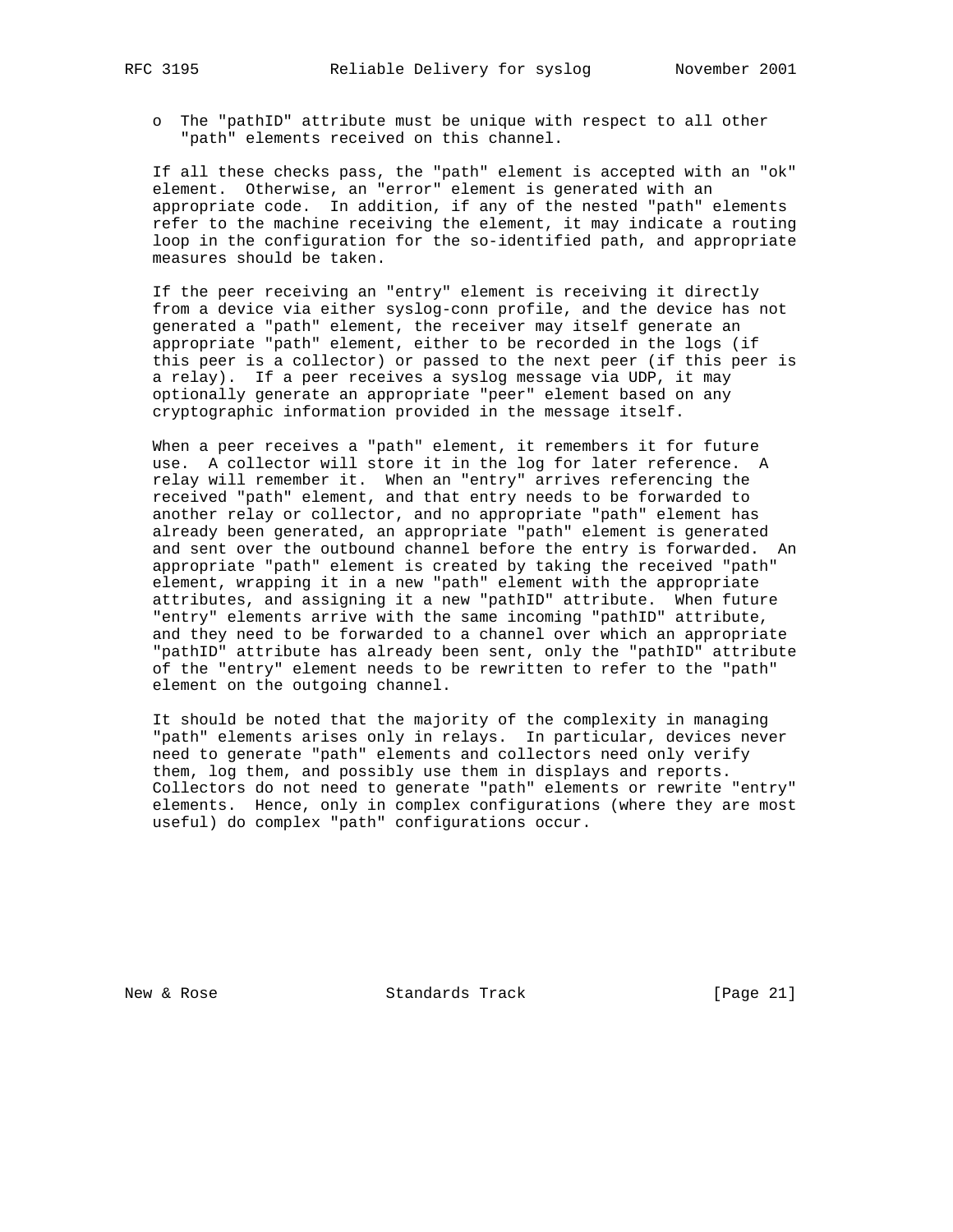For example, here is a path element sent from lowry.records.example.com to kurtzman.records.example.com. It indicates that entries from lowry to kurtzman tagged with pathID='173' originated from screen.lowry.records.example.com. It indicates that screen.lowry.records.example.com is believed by lowry.records.example.com to be the originating device, and that entries over this path are delivered without loss and without modification, although messages might be replayed or observed. The link between lowry and kurtzman, however, avoids replay attacks, lost messages, and modifications to messages. While screen.lowry.records.example.com has not authenticated itself to lowry.records.example.com, lowry claims to have authenticated itself to kurtzman.

```
 C: MSG 2 1 . 3121 426
      C: Content-type: application/beep+xml
      C:
      C: <path fromFQDN='lowry.records.example.com'
      C: fromIP='10.0.0.50'
      C: toFQDN='kurtzman.records.example.com'
      C: toIP='10.0.0.51'
     C: linkprops='ULRI'<br>C: pathID='173'>
             pathID='173'>
      C: <path fromFQDN='screen.lowry.records.example.com'
     C: fromIP='10.0.0.47'<br>C: toFQDN='lowry.reco
     C: toFQDN='lowry.records.example.com'<br>C: toIP='10.0.0.50'
              C: toIP='10.0.0.50'
 C: linkprops='DLI'
 C: pathID='24'>
     C: </path>
     C: </path>
      C: END
      S: ERR 2 1 . 1224 114
      S: Content-type: application/beep+xml
      S:
      S: <error code='530'>linkprops includes 'U'
     S: but no 'iam' received</error>
      S: END
```
 However, kurtzman.records.example.com rejects the "path" element, since the "linkprops" attribute claims that lowry has authenticated itself, but kurtzman disagrees, not having received an "iam" element.

New & Rose Standards Track [Page 22]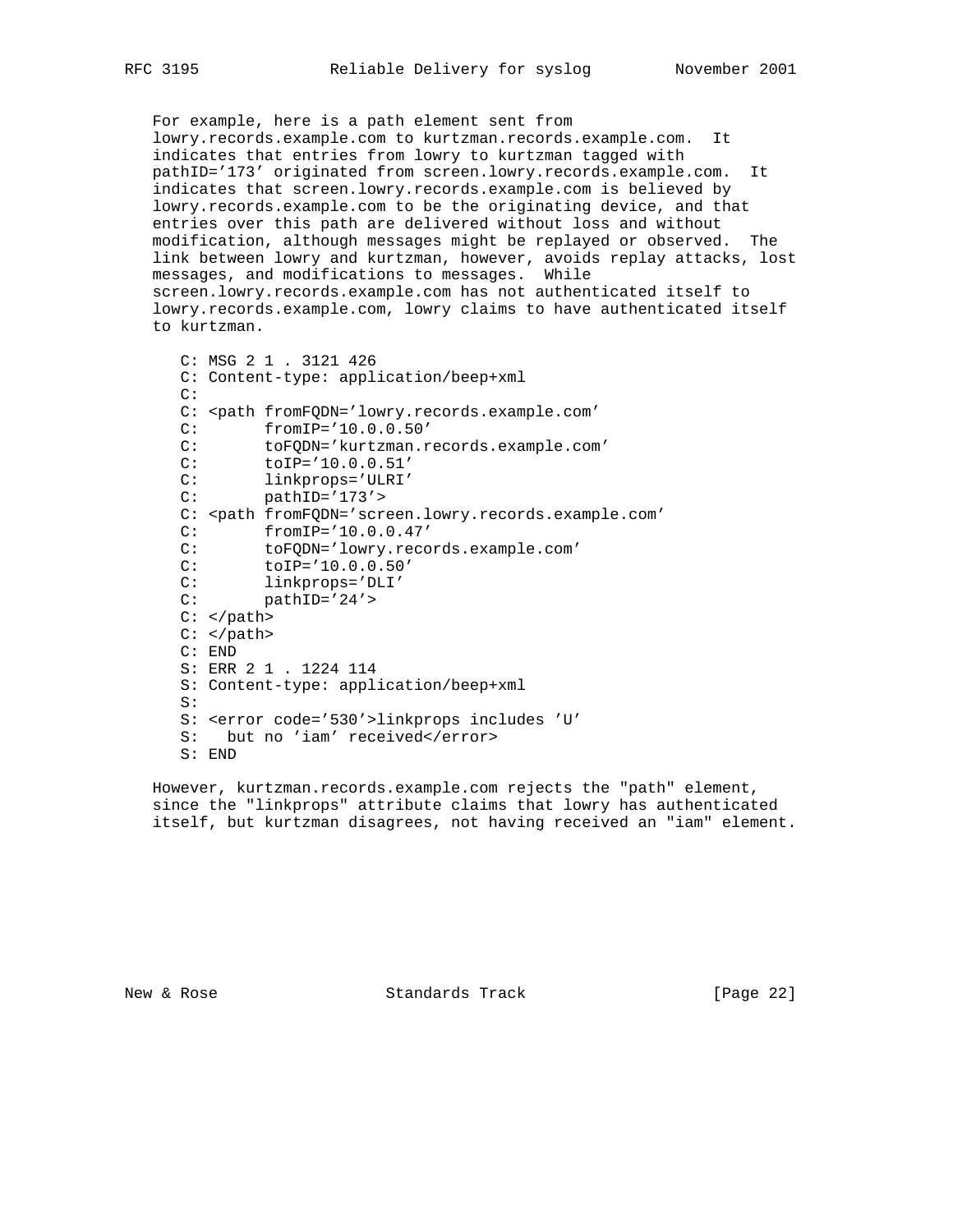In a second example, this "path" element informs collector.example.com that the records department's firewall will be forwarding "entry" elements with a "pathID" attribute whose value is "17". These "entry" elements will be coming in on the "10.0.0.2" interface of the firewall, to be forwarded out the "134.130.74.56" interface of the firewall. The final hop has all possible guarantees, although the entries transferred within the records department (behind the firewall) may have been observed in passing.

```
 C: MSG 2 2 . 3547 813
 C: Content-type: application/beep+xml
C:
 C: <path fromFQDN='fwall.records.example.com'
 C: fromIP='134.130.74.56'
 C: toFQDN='collector.example.com'
 C: toIP='134.130.74.12'
C: linkprops='OUARIL'<br>C: pathID='17'>
        C: pathID='17'>
C: <path fromFQDN='kurtzman.records.example.com'
 C: fromIP='10.0.0.50'
 C: toFQDN='fwall.records.example.com'
 C: toIP='10.0.0.2'
 C: linkprops='ULRI'
 C: pathID='120'>
 C: <path fromFQDN='lowry.records.example.com'
 C: fromIP='10.0.0.50'
 C: toFQDN='kurtzman.records.example.com'
C: toIP='10.0.0.51'<br>C: linkprops='ULRI'
C: linkprops='ULRI'<br>C: pathID='173'>
       pathID='173'>
C: <path fromFQDN='screen.lowry.records.example.com'
 C: fromIP='10.0.0.47'
 C: toFQDN='lowry.records.example.com'
 C: toIP='10.0.0.50'
 C: linkprops='DLI'
 C: pathID='24'>
 C: </path></path></path></path>
 C: END
 S: RPY 2 2 . 1338 45
 S: Content-type: application/beep+xml
 S:
S: <\circ k S: END
```
New & Rose Standards Track [Page 23]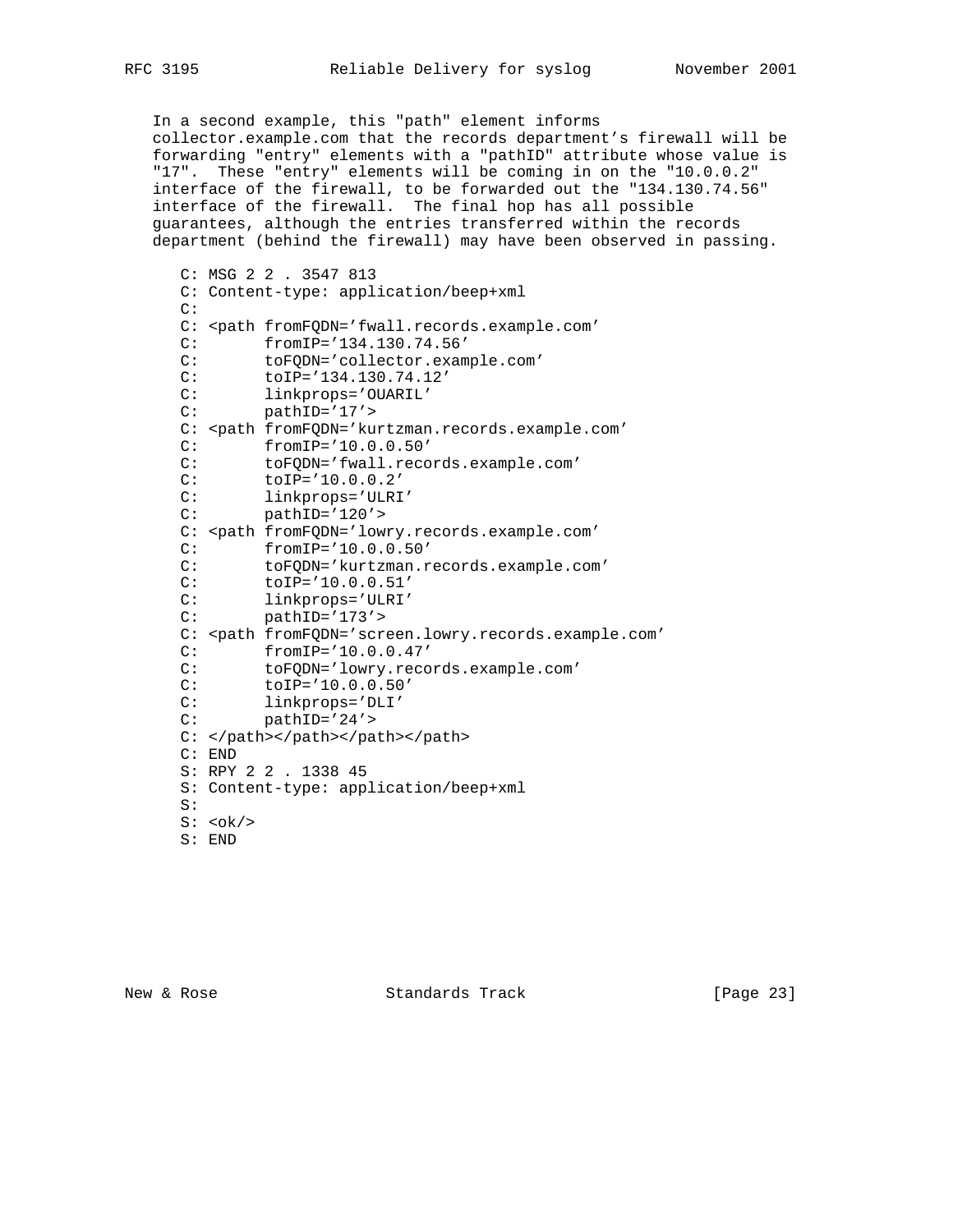As a final example, an "entry" element from Lowry's screen arrives at the firewall. The "path" attribute is rewritten, and it is forwarded on to the collector. The entry arrives on the 10.0.0.2 interface: C: MSG 2 3 . 4360 250 C: Content-Type: application/beep+xml C: C: <entry facility='24' severity='5' C: timestamp='Oct 27 13:24:12' C: deviceFQDN='screen.lowry.records.example.com' C: deviceIP='10.0.0.47' C: pathID='173'  $C: tag='dvd'$  C: Job paused - Boss watching. C: </entry> C: END S: RPY 2 3 . 1383 45 S: Content-Type: application/beep+xml S:  $S: <\mathrm{ok}$ /> S: END It is forwarded out the 134.130.74.56 interface: C: MSG 7 9 . 9375 276 C: Content-Type: application/beep+xml C: C: <entry facility='24' severity='5' C: timestamp='Oct 27 13:24:12' C: deviceFQDN='screen.lowry.records.example.com' C: deviceIP='10.0.0.47' C: pathID='17' C: tag='dvd'> C: Job paused - Boss watching. C: </entry> C: END S: RPY 7 9 . 338 45 S: Content-Type: application/beep+xml S:  $S: <\circ k$ S: END

 A discussion of the wisdom of configuring Lowry's machine to forward such messages via Kurtzman's machine is beyond the scope of this document.

New & Rose Standards Track [Page 24]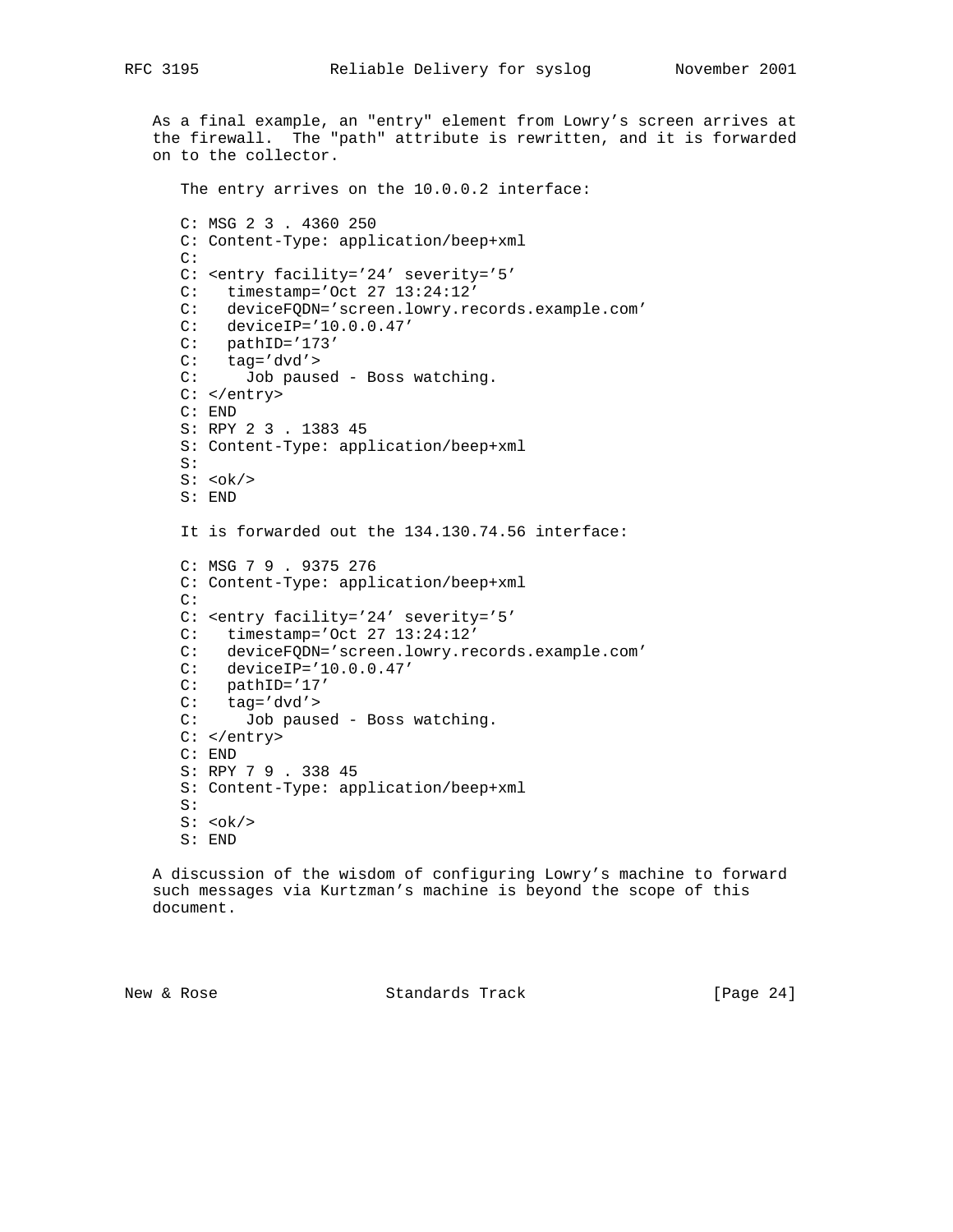## 5. Additional Provisioning

 In more advanced configurations, syslog devices, relays, and collectors can be configured to support various delivery priorities. Multiple channels running the same profile can be opened between two peers, with higher priority syslog messages routed to a channel that is given more bandwidth. Such provisioning is a local matter.

 syslog [1] discusses a number of reasons why privacy and authentication of syslog entry messages may be important in a networked computing environment. The nature of BEEP allows for convenient layering of authentication and privacy over any BEEP channel.

5.1 Message Authenticity

 Section 6.2 of [1] discusses the dangers of unauthenticated syslog entries. To prevent inauthentic syslog event messages from being accepted, configure syslog peers to require the use of a strong authentication technology for the BEEP session.

 If provisioned for message authentication, implementations SHOULD use SASL mechanism DIGEST-MD5 [8] to provision this service.

5.2 Message Replay

 Section 6.3.4 of [1] discusses the dangers of syslog message replay. To prevent syslog event messages from being replayed, configure syslog peers to require the use of a strong authentication technology for the BEEP session.

 If provisioned to detect message replay, implementations SHOULD use SASL mechanism DIGEST-MD5 [8] to provision this service.

5.3 Message Integrity

 Section 6.5 of [1] discusses the dangers of syslog event messages being maliciously altered by an attacker. To prevent messages from being altered, configure syslog peers to require the use of a strong authentication technology for the BEEP session.

 If provisioned to protect message integrity, implementations SHOULD use SASL mechanism DIGEST-MD5 [8] to provision this service.

New & Rose Standards Track [Page 25]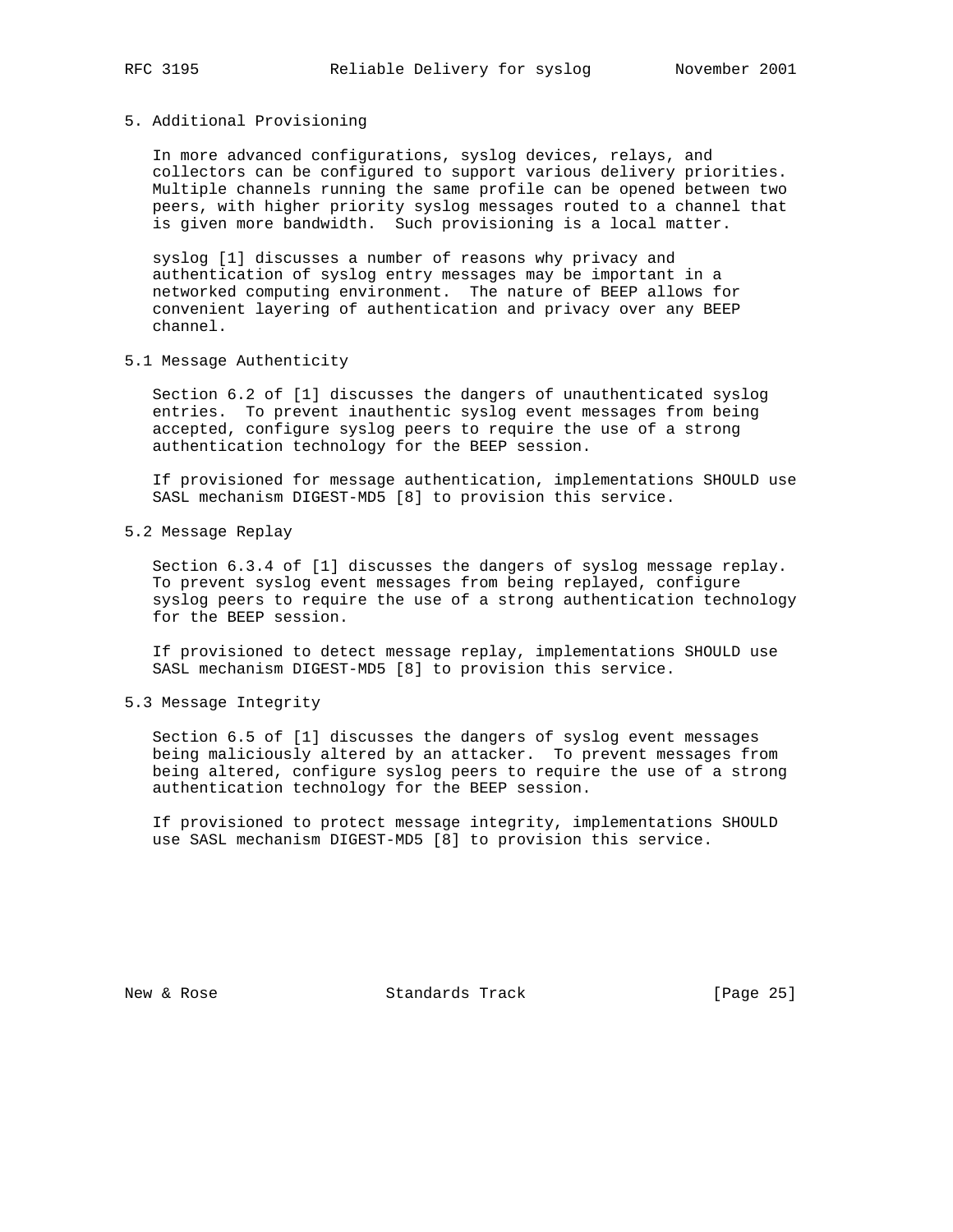## 5.4 Message Observation

 Section 6.6 of [1] discusses the dangers (and benefits) of syslog messages being visible at intermediate points along the transmission path between device and collector. To prevent messages from being viewed by an attacker, configure syslog peers to require the use of a transport security profile for the BEEP session. (However, other traffic characteristics, e.g., volume and timing of transmissions, remain observable.)

 If provisioned to secure messages against unauthorized observation, implementations SHOULD use the TLS profile [3] to provision this service. The cipher algorithm used SHOULD be TLS\_RSA\_WITH\_3DES\_EDE\_CBC\_SHA.

## 5.5 Summary of Recommended Practices

 For the indicated protections, implementations SHOULD be configured to use the indicated mechanisms:

| Desired Protection SHOULD tune using |                                        |
|--------------------------------------|----------------------------------------|
|                                      |                                        |
| Authentication                       | http://iana.org/beep/SASL/DIGEST-MD5   |
| + Replay                             | http://iana.org/beep/SASL/DIGEST-MD5   |
| + Integrity                          | http://iana.org/beep/SASL/DIGEST-MD5   |
|                                      | + Observation http://iana.org/beep/TLS |

 BEEP peer identities used for authentication SHOULD correspond to the FQDN of the initiating peer. That is, a relay running on relay.example.com should use a "user ID" of "relay.example.com" within the SASL authentication profiles, as well as in the FQDN of the "iam" element.

New & Rose Standards Track [Page 26]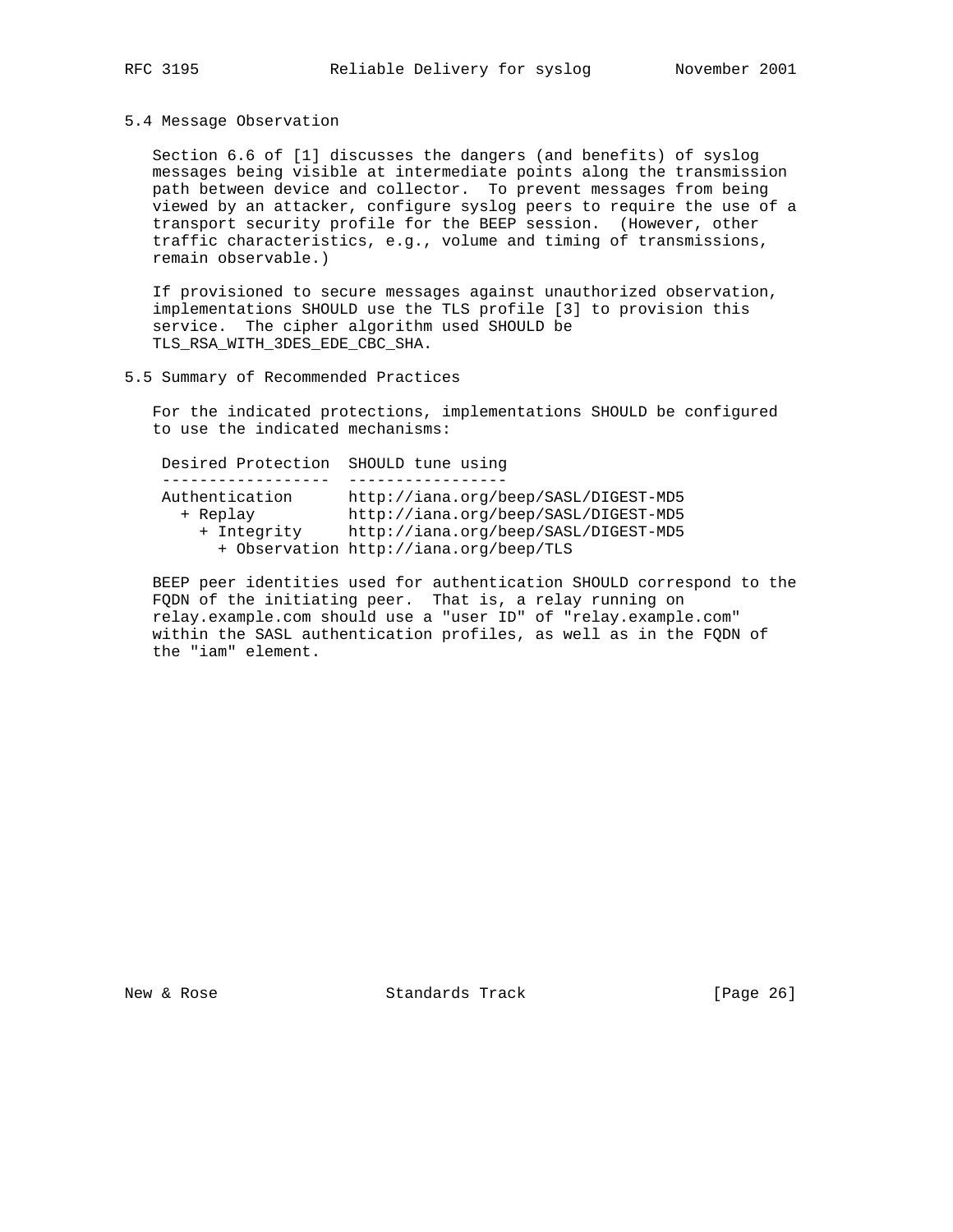# 6. Initial Registrations

6.1 Registration: The RAW Profile

 Profile Identification: http://xml.resource.org/profiles/syslog/RAW Messages exchanged during Channel Creation: None Messages starting one-to-one exchanges: Anything Messages in positive replies: None Messages in negative replies: None Messages in one-to-many exchanges: Anything Message Syntax: See Section 3.3 Message Semantics: See Section 3.4 Contact Information: See the "Authors' Addresses" section of this memo 6.2 Registration: The COOKED Profile Profile Identification: http://xml.resource.org/profiles/syslog/COOKED Messages exchanged during Channel Creation: iam Messages starting one-to-one exchanges: iam, entry, path Messages in positive replies: ok Messages in negative replies: error Messages in one-to-many exchanges: None Message Syntax: See Section 4.3 Message Semantics: See Section 4.4 Contact Information: See the "Authors' Addresses" section of this memo

New & Rose Standards Track [Page 27]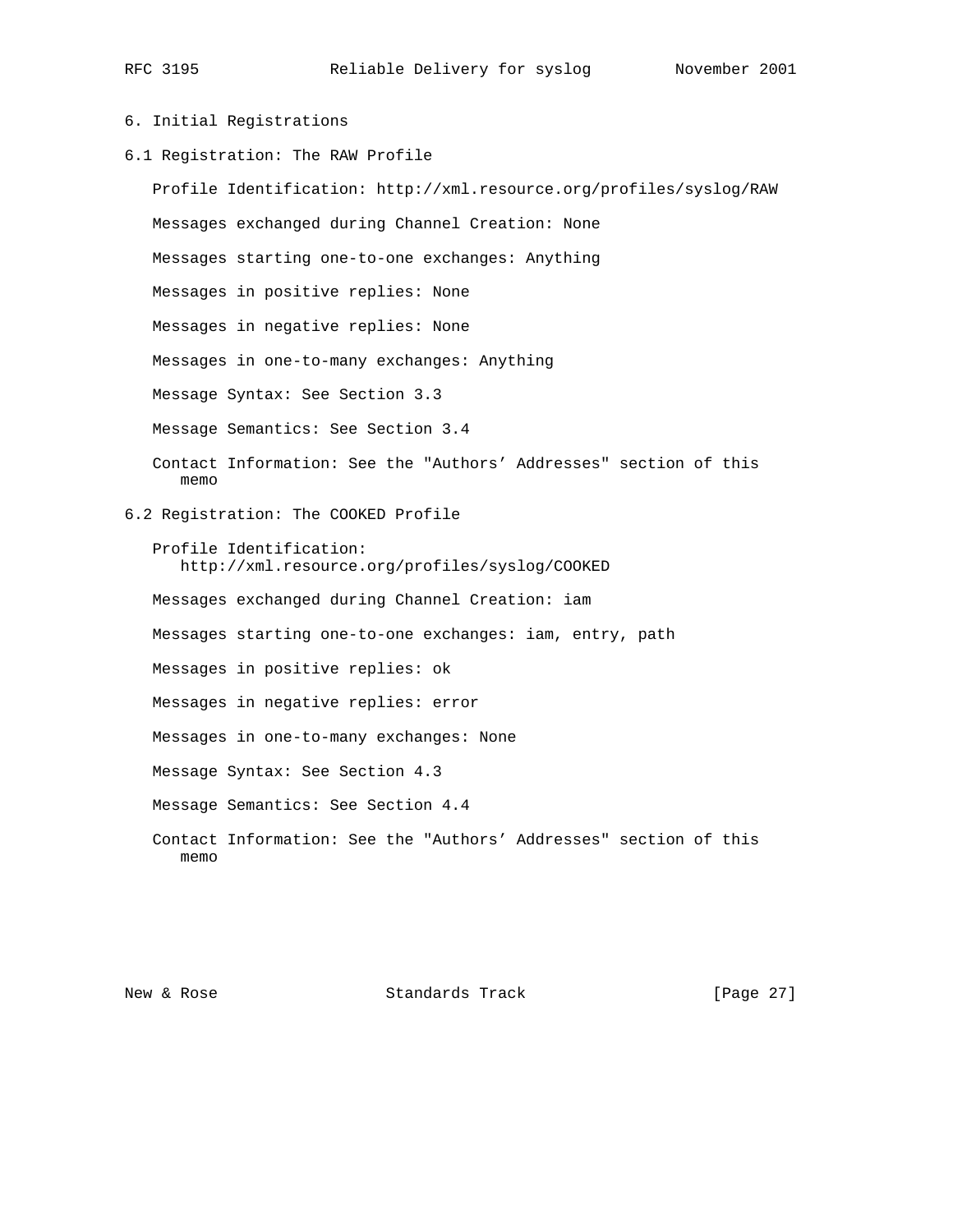```
7. The syslog DTD
    The following is the DTD defining the valid elements for the syslog
    over BEEP mapping.
   \lt! --
      DTD for syslog over BEEP, as of 2000-10-10
      Refer to this DTD as:
        <!ENTITY % SYSLOG PUBLIC "-//Blocks//DTD SYSLOGRELIABLE//EN" "">
       %SYSLOG;
      -->
   < ! - - 1 Contents
        Overview
        Includes
        Profile Summaries
        Entity Definitions
       Operations
            iam
            entry
           path
      -->
   \lt! --
      Overview
        Syslog packets delivered via BEEP
     --&> <!-- Includes -->
           <!ENTITY % BEEP PUBLIC "-//Blocks//DTD BEEP//EN"
                      " " %BEEP;
```
New & Rose Standards Track [Page 28]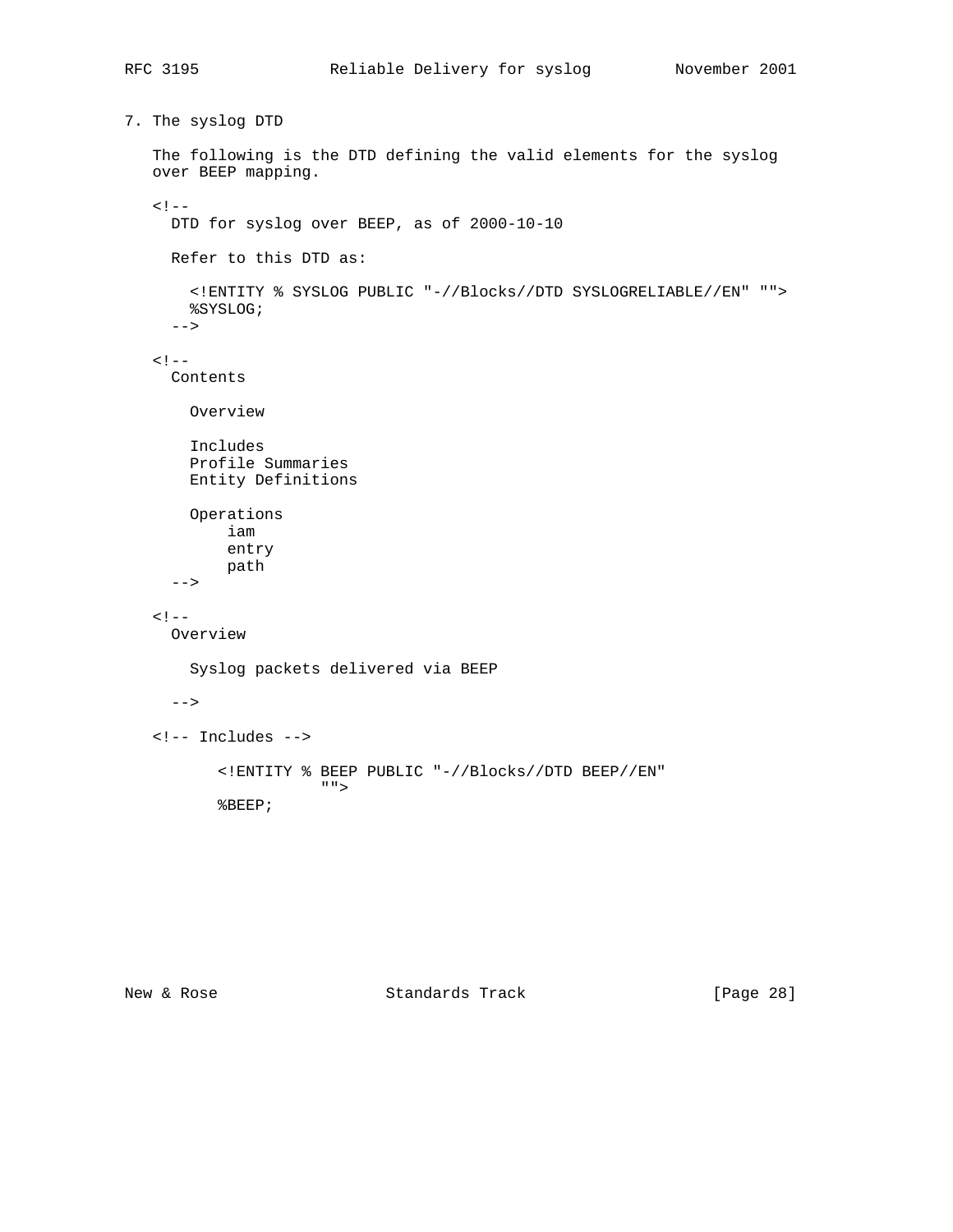```
< ! - - Profile summaries
     BEEP profile SYSLOG-RAW
     role MSG ANS ERR
     ==== === === ===
         text text text
     BEEP profile SYSLOG-COOKED
 role MSG RPY ERR
 ==== === === ===
 I or L iam ok error
 I or L entry ok error
 I or L path ok error
 --><! - Entity Definitions
 entity syntax/reference example
 ====== ================ =======
     a fully qualified domain name
      FQDN See [RFC-1034] www.example.com
     a dotted-quad IP address
       IP 1*3DIGIT "." 1*3DIGIT "."
                 1*3DIGIT "." 1*3DIGIT
                              10.0.0.27
     a syslog facility
       FACILITY See [1]
               1*3DIGIT 80
     a syslog severity
SEVERITY See [1]
 DIGIT 4
    a timestamp See [1] Jan 03 18:43:12
       TIMESTAMP
     an identifying integer
      IDINT 1*DIGIT 1027
 --&
```
New & Rose Standards Track [Page 29]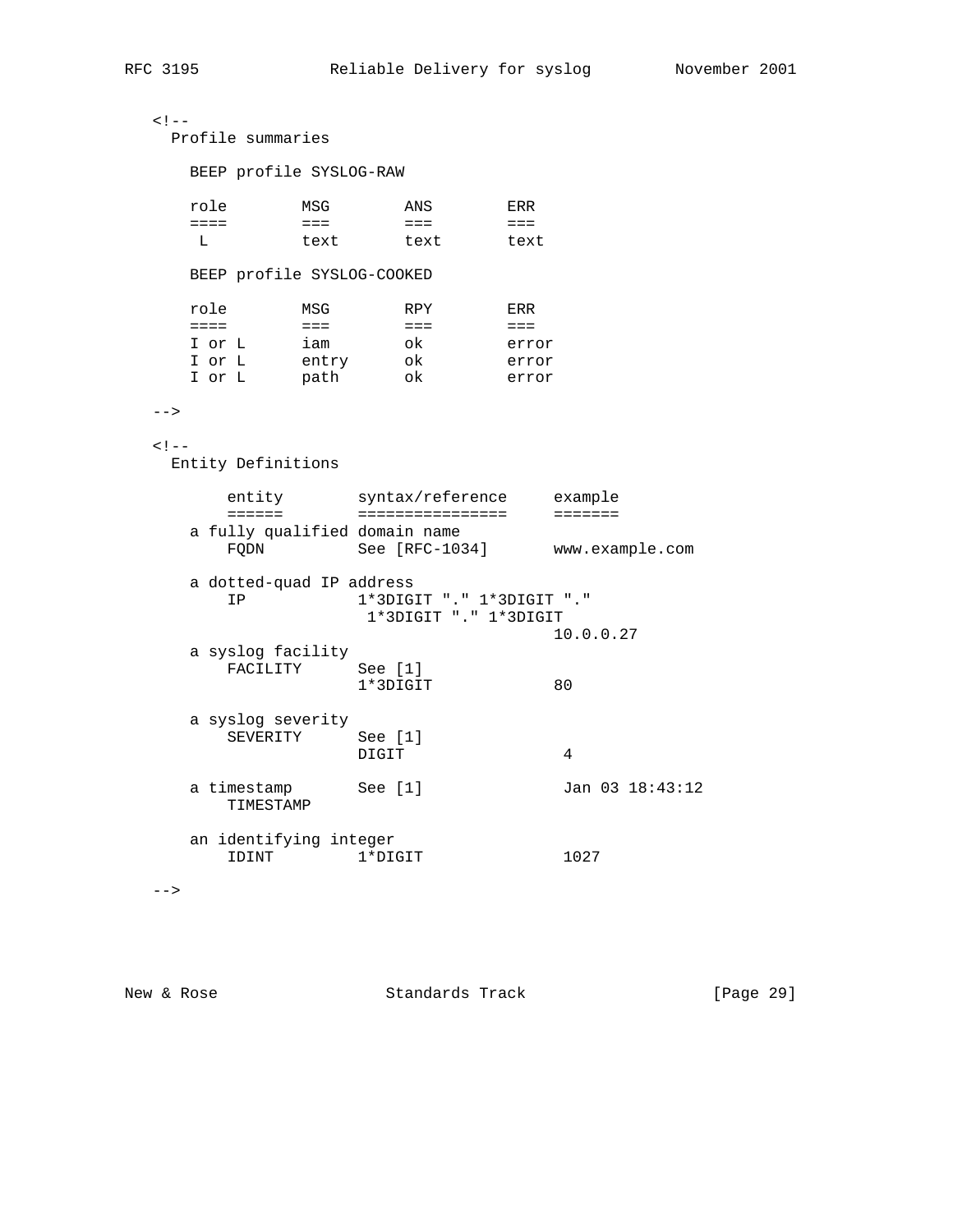| ENTITY % FODN</th <th></th> <th>"CDATA"&gt;</th>  |                                             | "CDATA"> |
|---------------------------------------------------|---------------------------------------------|----------|
| ENTITY % IP</td <td></td> <td>"CDATA"&gt;</td>    |                                             | "CDATA"> |
|                                                   | ENTITY % FACILITY</td <td>"CDATA"&gt;</td>  | "CDATA"> |
|                                                   | ENTITY % SEVERITY</td <td>"CDATA"&gt;</td>  | "CDATA"> |
|                                                   | ENTITY % TIMESTAMP</td <td>"CDATA"&gt;</td> | "CDATA"> |
| ENTITY % IDINT</td <td></td> <td>"CDATA"&gt;</td> |                                             | "CDATA"> |

 $\lt$  !  $---$  The iam element declares the role and identity of the peer issuing it. The contents of the element may include human-readable informative text, such as the physical location of the computer issuing the "iam".

-->

| ELEMENT iam</th <th></th> <th><math>(</math> #PCDATA<math>)</math> &gt;</th> <th></th> |      | $($ #PCDATA $)$ >                     |           |
|----------------------------------------------------------------------------------------|------|---------------------------------------|-----------|
| ATTLIST iam</td <td></td> <td></td> <td></td>                                          |      |                                       |           |
|                                                                                        | fadn | %FODN;                                | #REOUIRED |
|                                                                                        | Πp   | $&T$ P;                               | #REOUIRED |
|                                                                                        | type | $(device relay collector)$ #REQUIRED> |           |

### $<$  !  $--$

 The entry element conveys a single syslog message. -->

| ELEMENT entry</th <th></th> <th><math>(</math>#PCDATA<math>)</math> &gt;</th> <th></th> |            | $($ #PCDATA $)$ > |             |
|-----------------------------------------------------------------------------------------|------------|-------------------|-------------|
| ATTLIST entry</td <td></td> <td></td> <td></td>                                         |            |                   |             |
|                                                                                         | xml:lang   | $\S$ LANG;        | "i-default" |
|                                                                                         | facility   | %FACILITY;        | #REOUIRED   |
|                                                                                         | severity   | %SEVERITY;        | #REOUIRED   |
|                                                                                         | timestamp  | %TIMESTAMP;       | #IMPLIED    |
|                                                                                         | tag        | %ATEXT;           | #IMPLIED    |
|                                                                                         | deviceFQDN | %FODN;            | #IMPLIED    |
|                                                                                         | deviceIP   | $\SIP$            | #IMPLIED    |
|                                                                                         | pathID     | %IDINT;           | #IMPLIED>   |
|                                                                                         |            |                   |             |

New & Rose Standards Track [Page 30]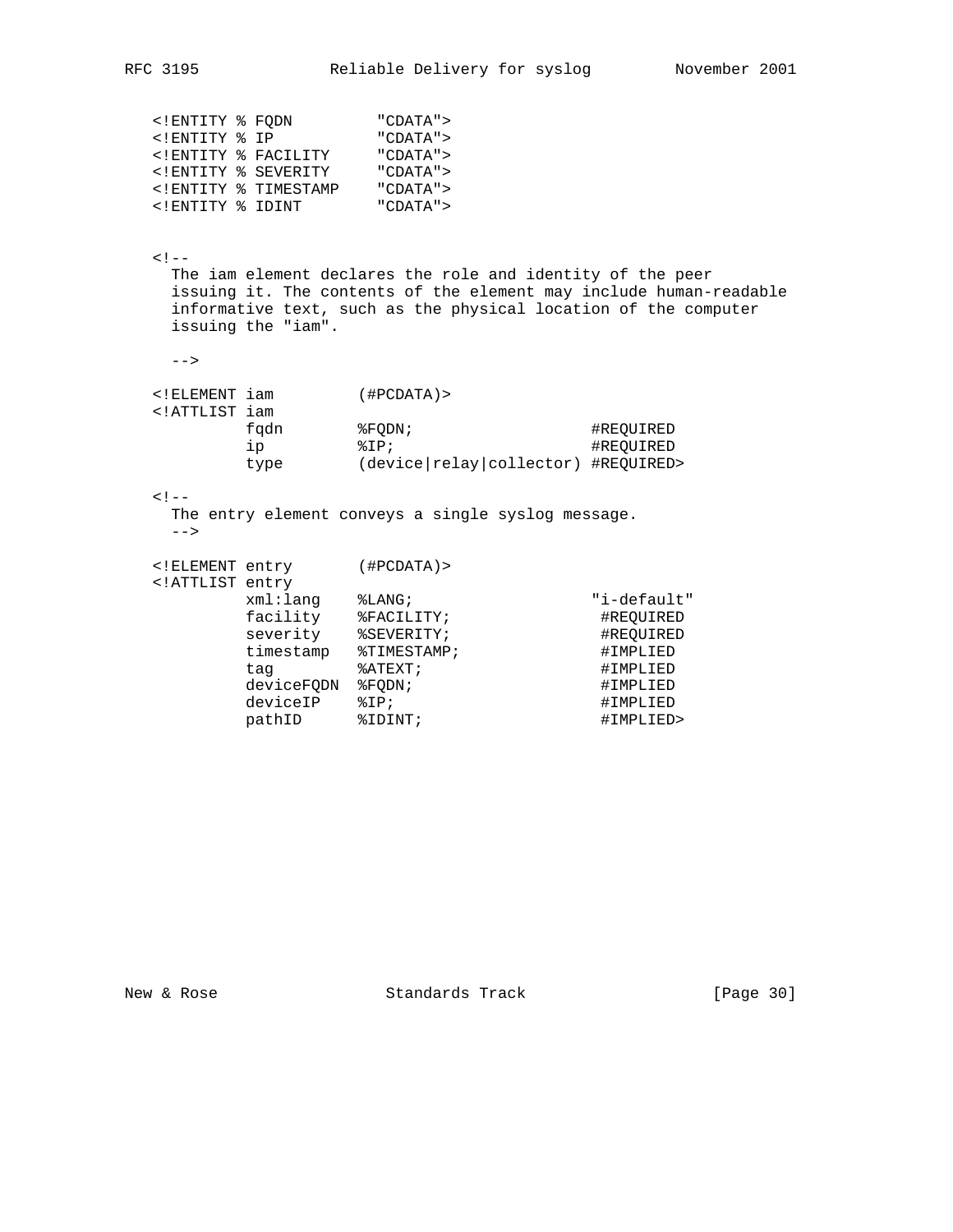| $--$                                                                  | entries have passed. | The path element conveys a list of relays through which |            |
|-----------------------------------------------------------------------|----------------------|---------------------------------------------------------|------------|
| ELEMENT path<br ATTLIST path</td <td></td> <td>(path?)</td> <td></td> |                      | (path?)                                                 |            |
|                                                                       | pathID               | \$IDINT;                                                | #REOUIRED  |
|                                                                       | fromFODN             | %FODN;                                                  | #IMPLIED   |
|                                                                       | fromIP               | $\SIP$                                                  | #REOUIRED  |
|                                                                       | toFODN               | %FODN;                                                  | #IMPLIED   |
|                                                                       | toIP                 | $\SIP$                                                  | #REOUIRED  |
|                                                                       | linkprops            | $\text{\texttt{A}TEXT}$                                 | #REOUIRED> |

New & Rose Standards Track [Page 31]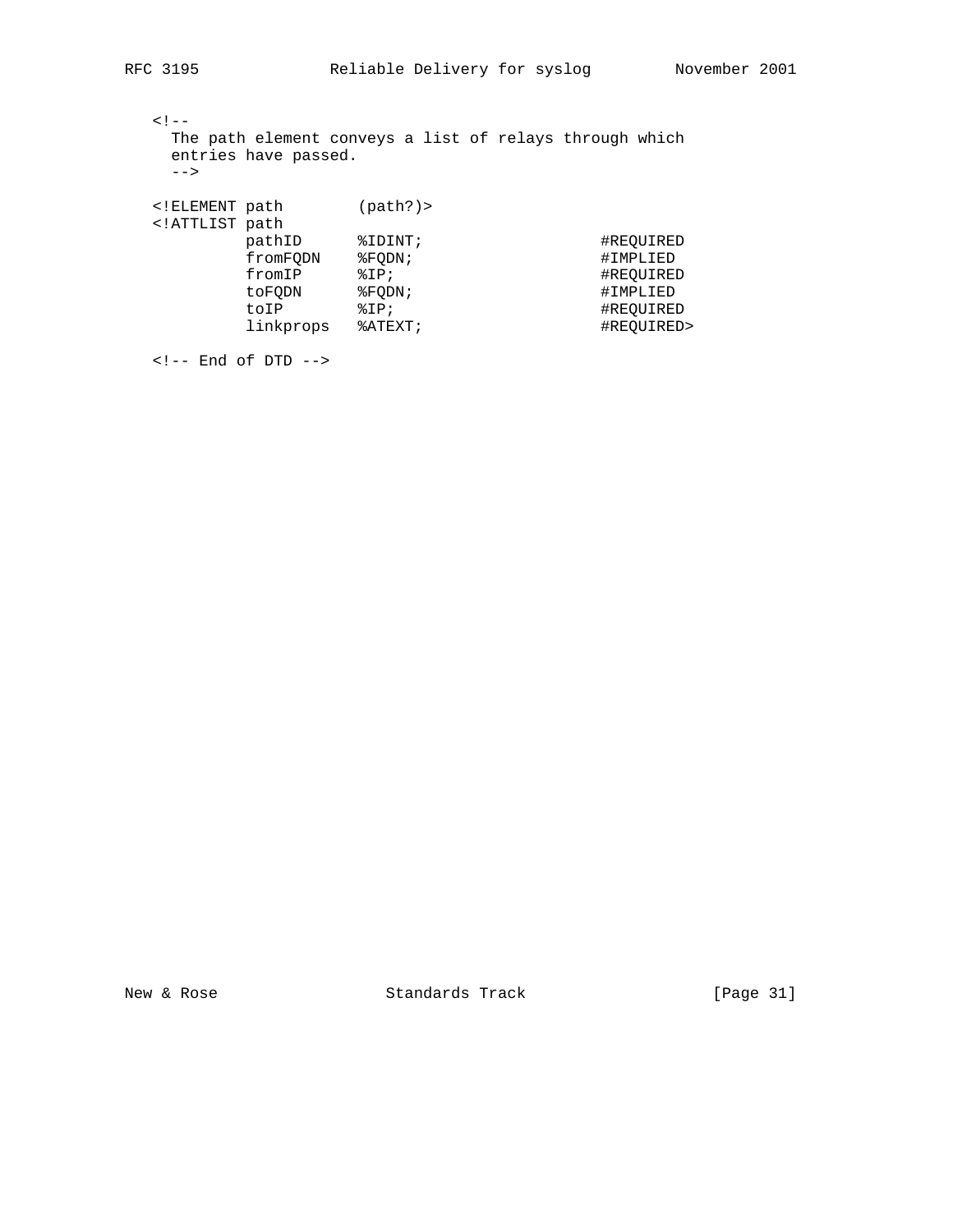## 8. Reply Codes

The following error codes are used in the protocol:

| code | meaning                                                       |
|------|---------------------------------------------------------------|
| 200  | success                                                       |
| 421  | service not available                                         |
| 451  | requested action aborted<br>(e.g., local error in processing) |
| 454  | temporary authentication failure                              |

- 500 general syntax error (e.g., poorly-formed XML)
- 501 syntax error in parameters (e.g., non-valid XML)
- 504 parameter not implemented
- 530 authentication required
- 534 authentication mechanism insufficient (e.g., too weak, sequence exhausted, etc.)
- 535 authentication failure
- 537 action not authorized for user
- 538 authentication mechanism requires encryption
- 550 requested action not taken (e.g., no requested profiles are acceptable)
- 553 parameter invalid
- 554 transaction failed (e.g., policy violation)

New & Rose Standards Track [Page 32]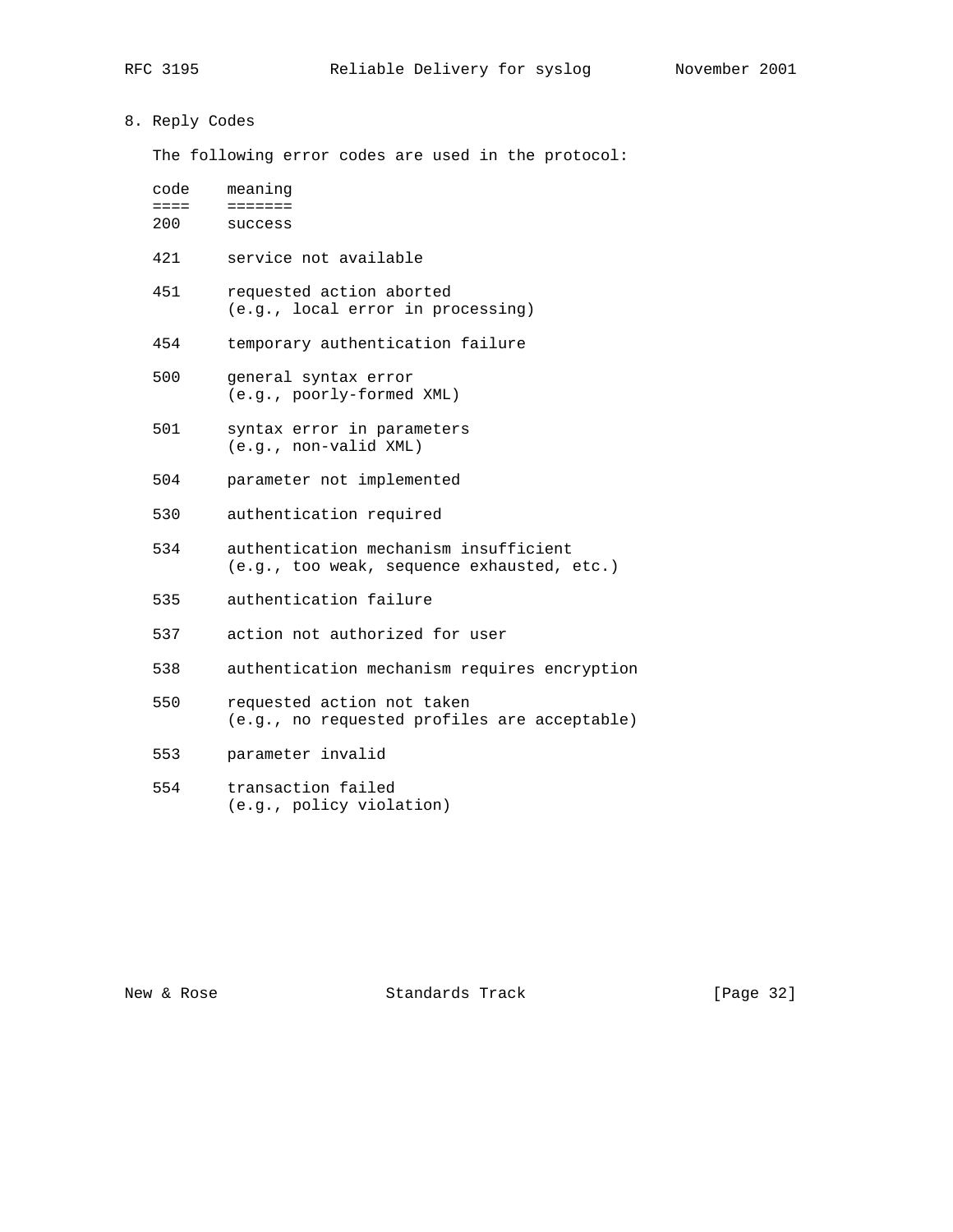- 
- 9. IANA Considerations
- 9.1 Registration: BEEP Profiles

 The IANA registers the profiles specified in Section 6, and selects IANA-specific URIs "http://iana.org/beep/SYSLOG/RAW" and "http://iana.org/beep/SYSLOG/COOKED".

9.2 Registration: The System (Well-Known) TCP port number for syslog conn

 A single well-known port (601) is allocated to syslog-conn. In-band negotiation determines whether COOKED or RAW syslog-conn is in use.

Protocol Number: TCP

 Message Formats, Types, Opcodes, and Sequences: See Section 3.3 and Section 4.4.

Functions: See Section 3.4 and Section 4.4.

Use of Broadcast/Multicast: none

Proposed Name: Reliable syslog service

Short name: syslog-conn

 Contact Information: See the "Authors' Addresses" section of this memo

New & Rose Standards Track [Page 33]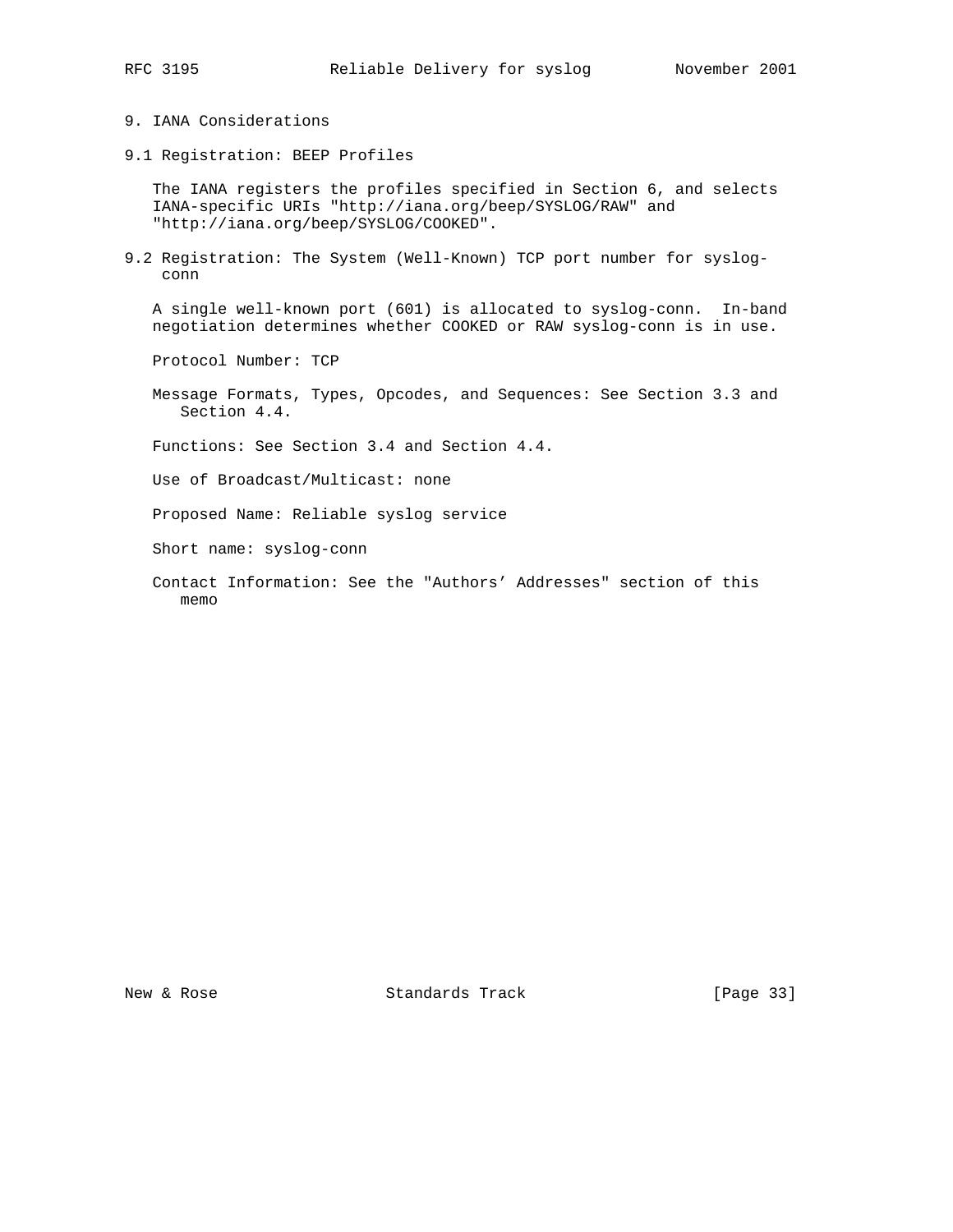## 10. Security Considerations

 Consult Section 6 of [1] for a discussion of security issues for the syslog service. In addition, since the RAW and COOKED profiles are defined using the BEEP framework, consult [3]'s Section 8 for a discussion of BEEP-specific security issues.

 BEEP is used to provide communication security but not object integrity. In other words, the messages "on the wire" can be protected, but a compromised device may undetectably generate incorrect messages, and relays and collectors can modify, insert, or delete messages undetectably. Other techniques must be used to assure that such compromises are detectable.

### 11. Acknowledgements

 The authors gratefully acknowledge the contributions of Christopher Calabrese, Keith McCloghrie, Balazs Scheidler, and David Waitzman.

### 12. References

- [1] Lonvick, C., "The BSD Syslog Protocol", RFC 3164, August 2001.
- [2] Bradner, S., "Key words for use in RFCs to Indicate Requirement Levels", BCP 14, RFC 2119, March 1997.
- [3] Rose, M., "The Blocks Extensible Exchange Protocol Core", RFC 3080, March 2001.
- [4] Rose, M., "Mapping the BEEP Core onto TCP", RFC 3081, March 2001.
- [5] Gulbrandsen, A., Vixie, P. and L. Esibov, "A DNS RR for specifying the location of services (DNS SRV)", RFC 2782, February 2000.
- [6] Freed, N. and N. Borenstein, "Multipurpose Internet Mail Extensions (MIME) Part Two: Media Types", RFC 2046, November 1996.
- [7] Alvestrand, H., "Tags for the Identification of Languages", BCP 47, RFC 3066, January 2001.
- [8] Leach, P. and C. Newman, "Using Digest Authentication as a SASL Mechanism", RFC 2831, May 2000.

New & Rose Standards Track [Page 34]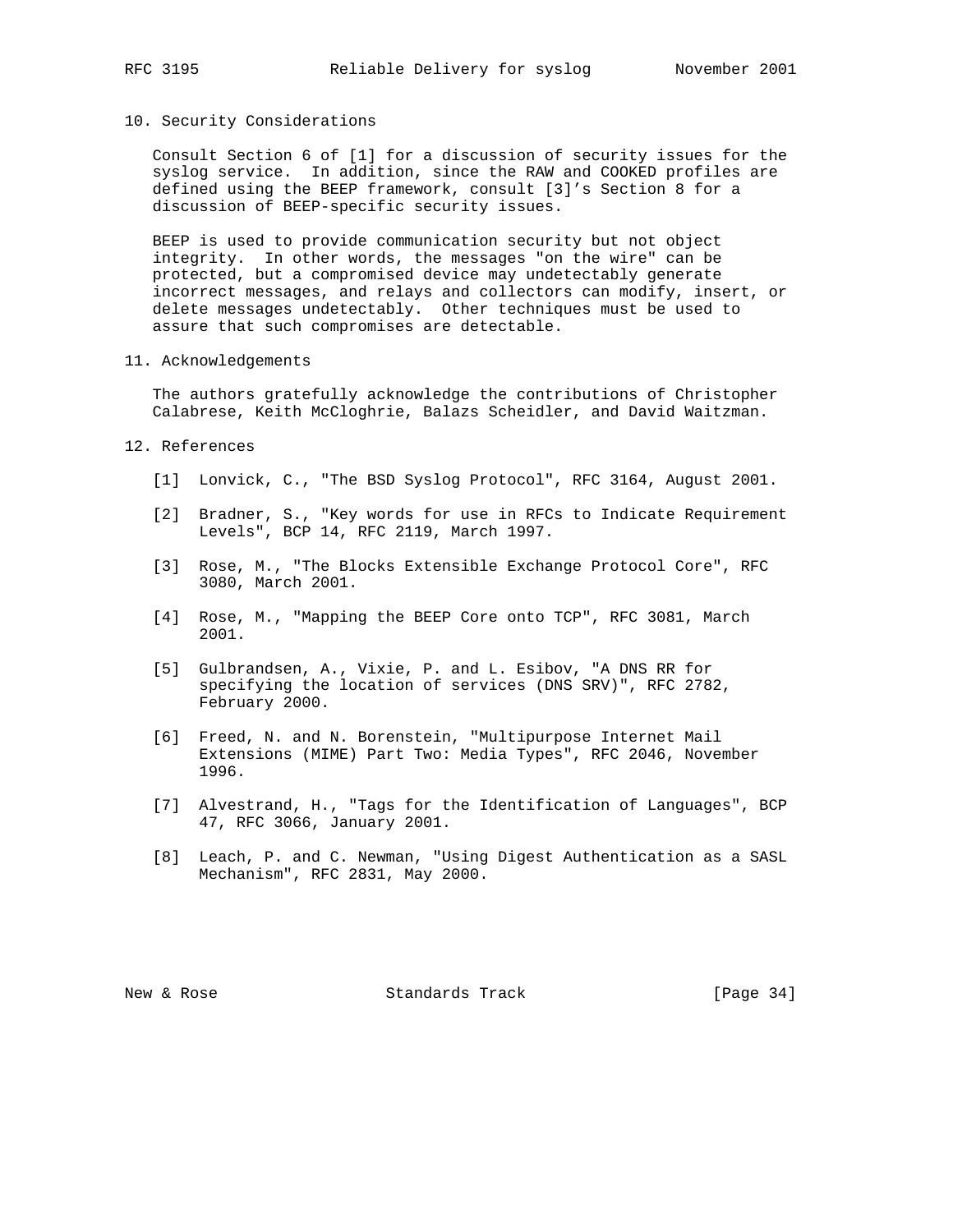Authors' Addresses

 Darren New 5390 Caminito Exquisito San Diego, CA 92130 US

 Phone: +1 858 350 9733 EMail: dnew@san.rr.com

 Marshall T. Rose Dover Beach Consulting, Inc. POB 255268 Sacramento, CA 95865-5268 US

 Phone: +1 916 483 8878 EMail: mrose@dbc.mtview.ca.us

New & Rose Standards Track [Page 35]